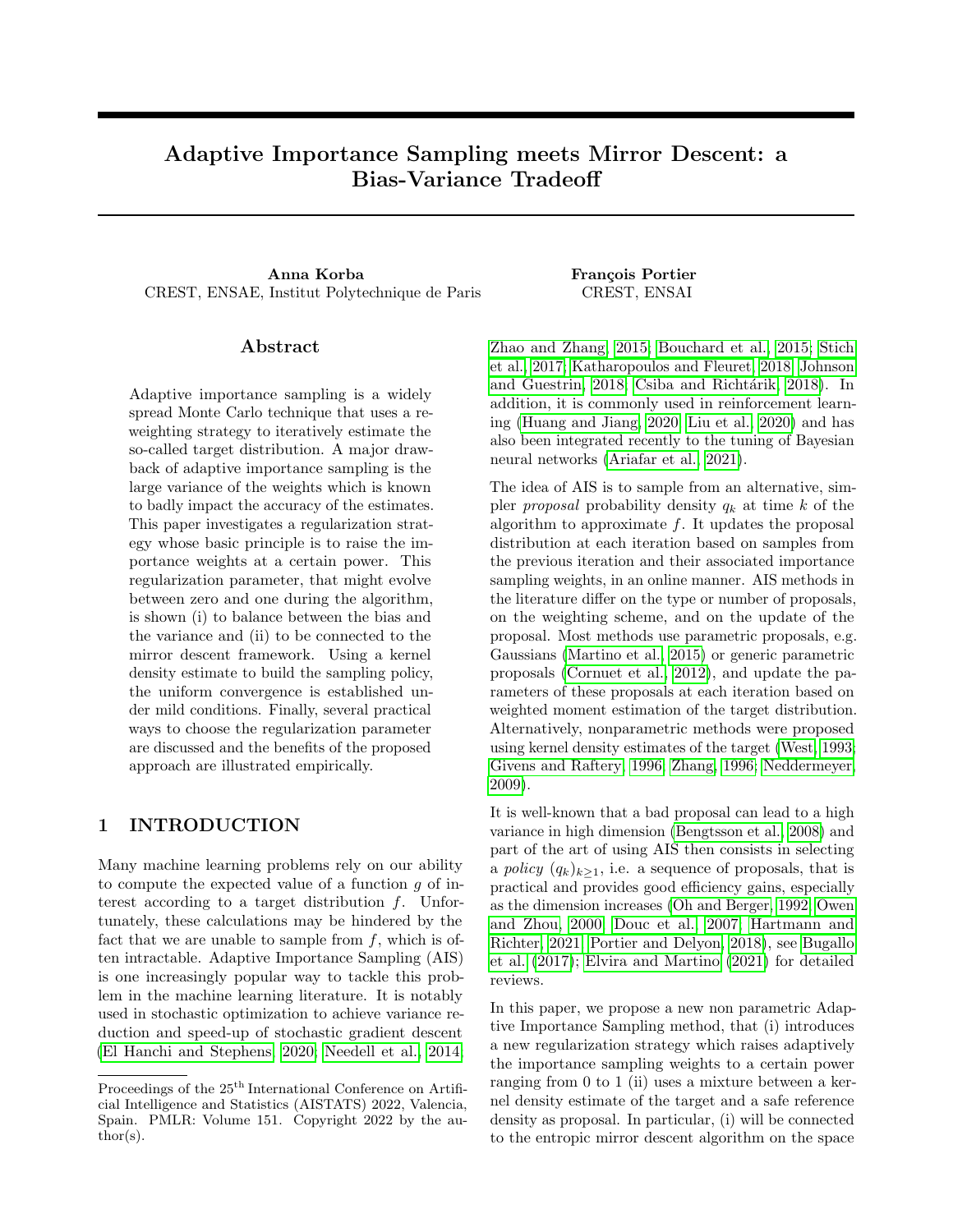of probability distributions as in [Dai et al. \(2016\)](#page-8-8) , while (ii) will be closely related to the safe adaptive importance sampling approach of [Delyon and Portier](#page-8-9) [\(2021\)](#page-8-9). We prove that this algorithm enjoys a uniform convergence result and we exhibit a way to carry out the regularisation procedure adaptively. On practical AIS applications, this procedure allows us to make significant speed-ups and performance gains empirically compared to the (classical) AIS framework.

The paper is organized as follows. In Section [2,](#page-1-0) we motivate our regularisation strategy by showing how it balances between the bias and the variance in an importance sampling setting. Furthermore, we underline its connections with an entropic mirror descent algorithm over the space of probability distributions. Section [3](#page-2-0) is devoted to presenting our Safe and Regularised Adaptive Importance Sampling (SRAIS) approach. Notably, we state our theoretical guarantees and we describe our regularization schedule at each iteration. Lastly, our numerical results are to be found in Section [5.](#page-6-0)

In the whole paper, all densities are with respect to the Lebesgue measure and  $\int g$  denotes the integral of g with respect to the Lebesgue measure.

# <span id="page-1-0"></span>2 MOTIVATION

#### 2.1 Naive Importance Sampling

Given a target density function f defined on  $\mathbb{R}^d$ , our goal is to compute  $\int gf$  for some (possibly many) integrable functions  $g$ . In many situations, it is impossible or too complicated to get samples from  $f$  and use a classical Monte Carlo estimator; in which case one can resort to Importance Sampling (IS) methods.

Letting q be another density function defined on  $\mathbb{R}^d$ and assuming that  $X$  is a random variable with distribution q, the basic idea of IS is to re-weight  $g(X)$  by  $W(X) = f(X)/g(X)$ , the so-called *importance weight*. We further say that  $q$  dominates  $f$  if for almost every  $x \in \mathbb{R}^d$ ,  $q(x) > 0$  implies that  $f(x) > 0$ . Whenever q dominates f, since  $\mathbb{E}[W(X)g(X)] = \int gf$  and using i.i.d. samples  $X_1, \ldots, X_n \sim q$ , one can build an (unbiased) IS estimator of  $\int gf$  as

<span id="page-1-1"></span>
$$
\int gf \approx \frac{1}{n} \sum_{k=1}^{n} \frac{f(X_k)}{q(X_k)} g(X_k) = \frac{1}{n} \sum_{k=1}^{n} W(X_k) g(X_k). \tag{1}
$$

The previous estimate is referred to as naive importance sampling since it uses a single proposal  $q$ , in contrast to adaptive importance sampling (AIS). The weakness of naive importance sampling is that if the proposal  $q$ is not sufficiently close to  $f$ , the importance weights  $(W(X_k))_{k=1}^n$  may have a large variance. However, a large variability of the importance weights naturally

results in a high variance of the IS estimators [Bengtsson](#page-8-5) [et al. \(2008\)](#page-8-5). To tackle this problem, we introduce the concept of regularized Importance Sampling, which we describe in the next section.

Remark 1. In many applications, e.g. in Bayesian inference, the density  $f$  is often known only up to a normalization constant. In this case, one can use the normalized counterpart of [\(1\)](#page-1-1), namely the self-normalized importance sampling estimator defined as  $\sum_{k=1}^{n} W(X_k) g(X_k) / \sum_{k=1}^{n} W(X_k)$ , where  $X_1, \ldots, X_n \sim q$ ; and which suffers from a small bias of order  $\mathcal{O}(n)$  [\(Owen, 2013\)](#page-9-14).

#### <span id="page-1-3"></span>2.2 Regularized Importance Sampling

Regularized importance sampling consists in using regularized weights of the form  $W(X)^{\eta}$ ,  $\eta \in (0,1)$  instead of the classical importance weights  $W(X)$ . In this way, and as written in Lemma [1](#page-1-2) below, we will be able to diminish the variance at the cost of increasing the bias, which illustrates the typical bias-variance tradeoff and justifies the use of the term regularized importance sampling.

<span id="page-1-2"></span>**Lemma 1.** Suppose that q dominates f and define  $W(X) = f(X)/g(X)$  with X having density q. For all  $\eta \in (0, 1]$ , it holds that

$$
\mathbb{E}[W(X)^{\eta}] \le 1 \quad \text{ and } \quad \mathbb{V}\mathrm{ar}[W(X)^{\eta}] \le \mathbb{V}\mathrm{ar}[W(X)].
$$

If  $q \neq f$ , then both inequalities become equalities if and only if  $\eta = 1$ .

The proof of Lemma [1](#page-1-2) is deferred to Appendix [A.1](#page-11-0) and we now make a few comments. A first comment is that via a proper choice of the regularization parameter  $\eta$ , one will be able to balance between the bias and the variance in IS. A second comment is that if we consider the estimate  $W(X)^{\eta}g(X)$  of  $\int gf$  for some regularization parameter  $\eta \in (0,1)$ , it has the following expectation

$$
\mathbb{E}[W(X)^{\eta}g(X)] = \int f^{\eta}q^{1-\eta}g
$$

when  $X$  has density  $q$ . This suggests that regularized importance sampling moves from the initial density  $q$ to the target density  $f^{\eta}q^{1-\eta}$  (up to a normalization constant), while classical IS corresponding to the case  $\eta = 1$ , directly targets f.

Remark 2. The latter regularization differs from the one considered in simulated annealing (or tempering) [\(Zhou et al., 2016\)](#page-10-3), where  $f^{\eta}$  interpolates between the uniform distribution and f, as (the temperature)  $\eta$ increases from 0 to 1. In this setting, the importance weights would be proportional to  $f^{\eta}/q$  instead of  $(f/q)^{\eta}$ as proposed in this paper.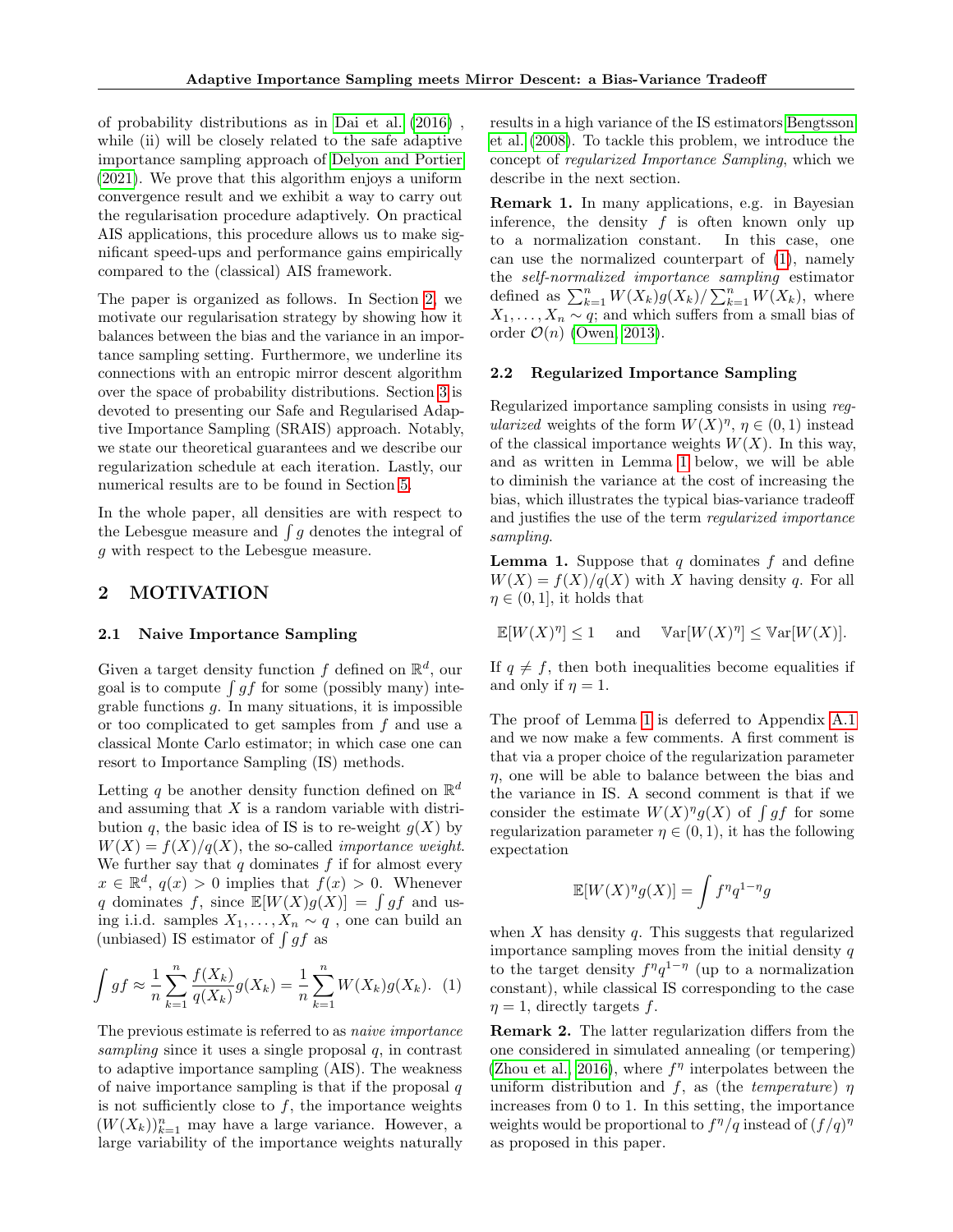#### 2.3 Connection with Mirror Descent

The regularization of IS weights introduced in Section [2.2](#page-1-3) actually relates to a well-known optimization scheme called entropic mirror descent [\(Beck and](#page-8-10) [Teboulle, 2003\)](#page-8-10). This scheme has been widely used in the machine learning literature, e.g. in variational inference [\(Dai et al., 2016;](#page-8-8) [Daudel et al., 2020\)](#page-8-11), reinforcement learning [\(Orabona, 2019\)](#page-9-15) (sometimes referred to continuous exponential weights), optimal transport [\(Mishchenko, 2019\)](#page-9-16) or to train generative models [\(Hsieh](#page-9-17) [et al., 2019\)](#page-9-17). Given an initial probability density function  $q_1$ , the sequence of proposals  $(q_k^{\star})_{k\geq 1}$  obtained by entropic mirror descent for Kullback-Leibler minimisation satisfies:

$$
q_{k+1}^{\star} \propto f^{\eta_k} (q_k^{\star})^{1-\eta_k} , \quad k \ge 1 , \tag{2}
$$

where  $(\eta_k)_{k>1}$  is a sequence of positive learning rates (we refer to Appendix [B](#page-12-0) for a derivation of this iterative formula from an optimisation perspective). When  $(\eta_k)_{k>1}$  is valued in  $(0, 1]$ , which will be assumed throughout the paper, the iterative scheme defined by [\(2\)](#page-2-1) is attractive as it satisfies the following lemma, whose proof can be found in Appendix [A.2.](#page-11-1)

<span id="page-2-2"></span>**Lemma 2.** Let  $(\eta_k)_{k\geq 1}$  valued in  $(0,1]$  and  $(q_k^*)_{k\geq 1}$ be defined by [\(2\)](#page-2-1) starting from an initial probability density function  $q_1$ . Then, for all  $n \in \mathbb{N}^*$ ,

$$
\int |f - q_{n+1}^{\star}| \leq \sqrt{2 \text{ KL}(f||q_1)} \prod_{k=1}^{n} (1 - \eta_k)^{1/2},
$$

where  $KL(f||q_1) = \int \log(f/q_1) f$  is the Kullback-Leibler divergence between  $f$  and  $q_1$ .

**Remark 3.** When KL  $(f||q_1)$  is finite, Lemma [2](#page-2-2) yields different convergence rates depending on the regularization schedule. Taking  $\eta_k = c/k$  with  $0 < c < 1$ yields an  $O(n^{-c/2})$  convergence rate, while taking  $\eta_k = c/k^{\beta}$  with  $0 < c < 1$  and  $\beta \in [0, 1)$  yields an  $O(\exp(-Cn^{(1-\beta)}))$  convergence rate, for some  $C > 0$ (details are given in Appendix [A.2](#page-11-1) right after the proof of Lemma [2\)](#page-2-2). Note that we recover the case of the constant learning policy when  $\beta = 0$ . This is in contrast with convergence results from the optimisation literature, as recalled in Lemma [7](#page-13-0) of Appendix [B.](#page-12-0) In the latter, convergence is established under stronger assumptions on the iterates  $q_k^\star$  (namely, boundedness of the log ratios  $log(q_k^{\star}/f)$  and on the learning policy (e.g,  $\eta_k = c/\sqrt{k}$ , i.e.  $\beta = 1/2$ , which yields a  $O(\log(n)/\sqrt{n})$ convergence rate).

Unfortunately, running iteration [\(2\)](#page-2-1) in practice is not feasible for two reasons: (i) each iteration depends on the whole density  $f$  (not some evaluations of  $f$ ), which is unknown in many applications; (ii) even if  $f$  was known, computing  $q_{k+1}^*(x)$  for  $x \in \mathbb{R}^d$  would still be

difficult due to the normalization following [\(2\)](#page-2-1) which ensures  $q_{k+1}^*$  is a probability density function. The AIS scheme proposed in the next section might be seen as a feasible stochastic version of iteration [\(2\)](#page-2-1) that overcomes the two previous problems.

# <span id="page-2-0"></span>3 SAFE AND REGULARIZED ADAPTIVE IMPORTANCE SAMPLING

This section introduces Safe and Regularized Adaptive Importance Sampling and relates it to the entropic mirror descent algorithm presented in the previous section.

#### <span id="page-2-1"></span>3.1 Proposed Scheme

We propose an Adaptive Importance Sampling (AIS) method, which in contrast to classical Importance Sampling  $(1)$  that uses a unique proposal distribution q, uses a *policy*, i.e. a sequence of proposals  $(q_k)_{k\geq 0}$  in an online manner. We define this notion rigorously below. **Definition 1.** Let  $(X_k)_{k>1}$  a sequence of random variables defined on  $(\Omega, \mathcal{F}, \mathbb{P})$ , and define the  $\sigma$ -algebra  $\mathcal{F}_k = \sigma(X_1, \ldots, X_k)$  for  $k \geq 1$  and  $\mathcal{F}_0 = \emptyset$ . The sequence  $(X_k)_{k>1}$  is said to have policy  $(q_k)_{k>0}$  whenever for all  $k \geq 1$ ,  $X_k \sim q_{k-1}$ , conditionally to  $\mathcal{F}_{k-1}$ .

However, in AIS, one should ensure that the proposal  $q_k$  sufficiently covers the support of the target f at each iteration  $k \geq 0$ . Among recent approaches, it has been proposed in [Delyon and Portier \(2021\)](#page-8-9) to choose the policy  $(q_k)_{k>0}$  as a mixture between a certain kernel density estimate  $f_k$  of f and some "safe" probability density  $q_0$  with heavy tails compared to the ones of f. Letting  $(\lambda_k)_{k\geq 1}$  valued in [0, 1] be a decreasing sequence, we seek  $(q_k)_{k\geq 0}$  under the form

<span id="page-2-4"></span>
$$
q_k = (1 - \lambda_k) f_k + \lambda_k q_0 , \qquad \forall k \ge 1 . \tag{3}
$$

In this way, the mixture with  $q_0$  shall prevent too small values for  $q_k$  and a too high variance on the importance weights [Delyon and Portier \(2021\)](#page-8-9). In contrast, the other part in the mixture,  $f_k$ , is meant to speed-up the convergence of  $q_k$  to  $f$ .

Let us now define the kernel density estimate  $f_k$  of f more precisely, which will differ from the one used in [Delyon and Portier \(2021\)](#page-8-9) (that does not rely on regularized importance weights). For this purpose, let  $K : \mathbb{R}^d \to \mathbb{R}^+$  be a density called *kernel* and for a bandwith  $h \geq 0$ , define  $K_h(u) = K(u/h)/h^d$ . Let  $(h_k)_{k\geq 1}$  valued in  $\mathbb{R}^+$  be a sequence of *bandwidths*. The kernel estimate of f at step n denoted  $f_n$ , is defined by

<span id="page-2-3"></span>
$$
f_n(x) = \sum_{k=1}^n W_{n,k}^{(\eta_k)} K_{h_n}(x - X_k) , \qquad \forall x \in \mathbb{R}^d, \quad (4)
$$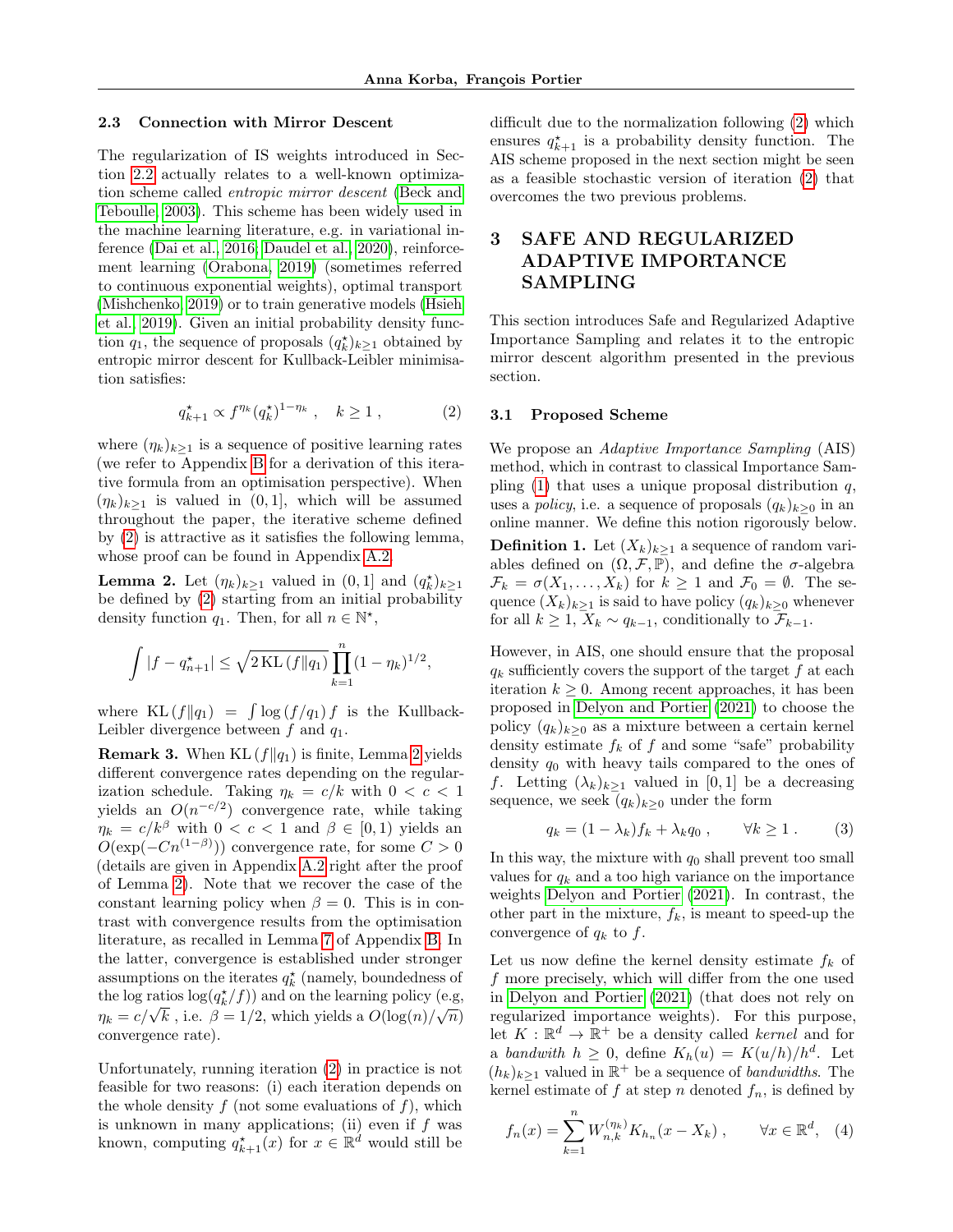where for all  $k = 1, \ldots, n$ ,

$$
W_{n,k}^{(\eta_k)} \propto W_k^{\eta_k} = \left(\frac{f(X_k)}{q_{k-1}(X_k)}\right)^{\eta_k}
$$
  
such that 
$$
\sum_{k=1}^n W_{n,k}^{(\eta_k)} = 1.
$$
 (5)

In other words,  $f_n$  is based on the kernel evaluated at points  $(X_k)_{k=1}^n$ , where each point  $X_k$  is weighted by  $W_{n,k}^{(\eta_k)}$  for  $k=1,\ldots,n$ . The weights  $(W_{n,k}^{(\eta_k)})_{k=1}^n$ correspond to the normalized counterpart of the regu*larized* (i.e., raised to the power  $\eta_k$ ) importance weights  $(W_k)_{k=1}^n$ . The algorithm resulting from the previous description can be written as follows.

<span id="page-3-0"></span>Algorithm 1 Safe and Regularized Adaptive Importance sampling (SRAIS)

**Inputs:** The safe density  $q_0$ , the sequences of bandwidths  $(h_k)_{k=1,\ldots,n}$ , mixture weights  $(\lambda_k)_{k=1,\ldots,n}$ , learning rates  $(\eta_k)_{k=1,\ldots,n}$ .

For  $k = 0, 1, \ldots, n - 1$ :

- (i) Generate  $X_{k+1} \sim q_k$ .
- (ii) Compute (a)  $W_{k+1} = f(X_{k+1})/q_k(X_{k+1})$  and (b)  $(W_{k+1,j}^{(\eta_j)})_{1\leq j\leq k+1}.$
- (iii) Return  $q_{k+1} = (1 \lambda_{k+1})f_{k+1} + \lambda_{k+1}q_0$  where  $f_{k+1} = \sum_{j=1}^{k+1} W_{k+1,j}^{(\eta_j)} K_{h_{k+1}}(\cdot - X_j).$

Safe and Regularized Adaptive Importance Sampling (SRAIS) can be decomposed in three steps: (1) sample a new particle from the current proposal, (2) compute (a) the new importance weight and (b) its normalized, regularized counterpart, (3) update the kernel density estimate of the target, and the proposal as the mixture of this estimate and the safe density.

<span id="page-3-3"></span>In Algorithm [1,](#page-3-0) we recognize at each iteration  $k$  a stochastic approximation of the mirror descent scheme [\(2\)](#page-2-1), as the expectation of  $W_k^{\eta_k} K_{h_k}(x - X_k)$  w.r.t.  $q_k$  is equal to  $(f^{\eta_k} q_{k-1}^{1-\eta_k} \star K_{h_k})(x)$ , where  $\star$  denotes the convolution operator. From classical convolution results [\(Tsybakov, 2008\)](#page-10-4), the latter quantity approximates  $f^{\eta_k} q_{k-1}^{1-\eta_k}$  when the bandwith  $h_k$  is small. Notice also that in Algorithm [1,](#page-3-0) at each step  $k$ , the bandwith  $h_k$  is shared across all the generated points  $(X_j)_{j=1}^{k+1}$ . However, one could choose a different bandwith for each point, as this does not have an impact on our theoretical results (see Remark [5](#page-19-0) in the Appendix).

#### 3.2 Uniform Convergence of the Scheme

We now turn to the theoretical analysis of Algorithm [1.](#page-3-0) Let us first introduce, for all  $n \geq 1$ , and for any  $x \in \mathbb{R}^d$ ,

<span id="page-3-4"></span>
$$
N_n(x) = \frac{1}{n} \sum_{k=1}^n W_k^{\eta_k} K_{h_n}(x - X_k), \ D_n = \frac{1}{n} \sum_{k=1}^n W_k^{\eta_k}.
$$

Using this notation, the sequence  $(f_n)_{n\geq 1}$  from [\(4\)](#page-2-3) can be rewritten under the form  $f_n(x) = N_n(x)/D_n$ , for all  $n \geq 1, x \in \mathbb{R}^d$ . Here, the analysis is carried out by examining separately  $(D_n)_{n\geq 1}$  and  $(N_n)_{n\geq 1}$ . In particular the function  $N_n$ , which is an unnormalized smooth density estimate of  $f$ , can be decomposed as follows:

<span id="page-3-1"></span>
$$
N_n - f = M_n + \left\{ \left( \frac{1}{n} \sum_{k=1}^n (f^{\eta_k} q_{k-1}^{1-\eta_k} - f) \right) \star K_{h_n} \right\} + \left\{ f \star K_{h_n} - f \right\}, \quad (6)
$$

where the function  $M_n$  is defined by, for all  $x \in \mathbb{R}^d$ ,

<span id="page-3-5"></span>
$$
M_n(x) = \frac{1}{n} \sum_{k=1}^n \{ W_k^{\eta_k} K_{h_n}(x - X_k) - \{ f^{\eta_k} q_{k-1}^{1 - \eta_k} \} \star K_{h_n}(x) \} .
$$
 (7)

The previous decomposition [\(6\)](#page-3-1) sheds some light on the approach taken in the mathematical proof. Indeed, the two last terms on the right hand side of this decomposition represent two different types of bias. The first one with  $f^{\eta_k} q_{k-1}^{1-\eta_k} - f$  captures the bias induced by the regularization (it is therefore directly related to the mirror descent update) and should be negligible when  $\eta_n \to 1$  as  $n \to \infty$ . The second one with  $f \star K_{h_n} - f$  is well studied in nonparametric statistics [Tsybakov \(2008\)](#page-10-4) and goes to 0 as soon as  $h_n \to 0$  when  $n \to \infty$ . Finally, the first term  $M_n$  in [\(6\)](#page-3-1) is an average of martingale increments (see Proposition [10](#page-15-0) in the Appendix), which will help our theoretical analysis via Freedman-type concentration inequalities [\(Freedman,](#page-9-18) [1975;](#page-9-18) [Bercu et al., 2015\)](#page-8-12).

Let us move on to our theoretical results and introduce the following assumptions:

- <span id="page-3-2"></span> $(\mathbf{A}_1)(i)$  The sequence  $(\lambda_k)_{k>1}$  is valued in  $(0, 1]$ , nonincreasing, and  $\lim_{k\to\infty}\lambda_k = 0$  and  $\lim_{k\to\infty} \log(k)/(k\lambda_k) = 0.$ 
	- (ii) The sequence  $(h_k)_{k\geq 1}$  is valued in  $\mathbb{R}^+$ , nonincreasing, and  $\overline{\lim}_{k\to\infty} h_k = 0$  and  $\lim_{k\to\infty} \log(k)/(kh_k^d\lambda_k) = 0.$
	- (iii) The sequence  $(\eta_k)_{k>1}$  is valued in  $(0, 1]$ , and  $\lim_{k\to\infty}\eta_k=1, \, \lim_{k\to\infty}(1-\eta_k)\log(h_k)=0$ and  $\lim_{k\to\infty}(1-\eta_k)\log(\lambda_{k-1})=0$ .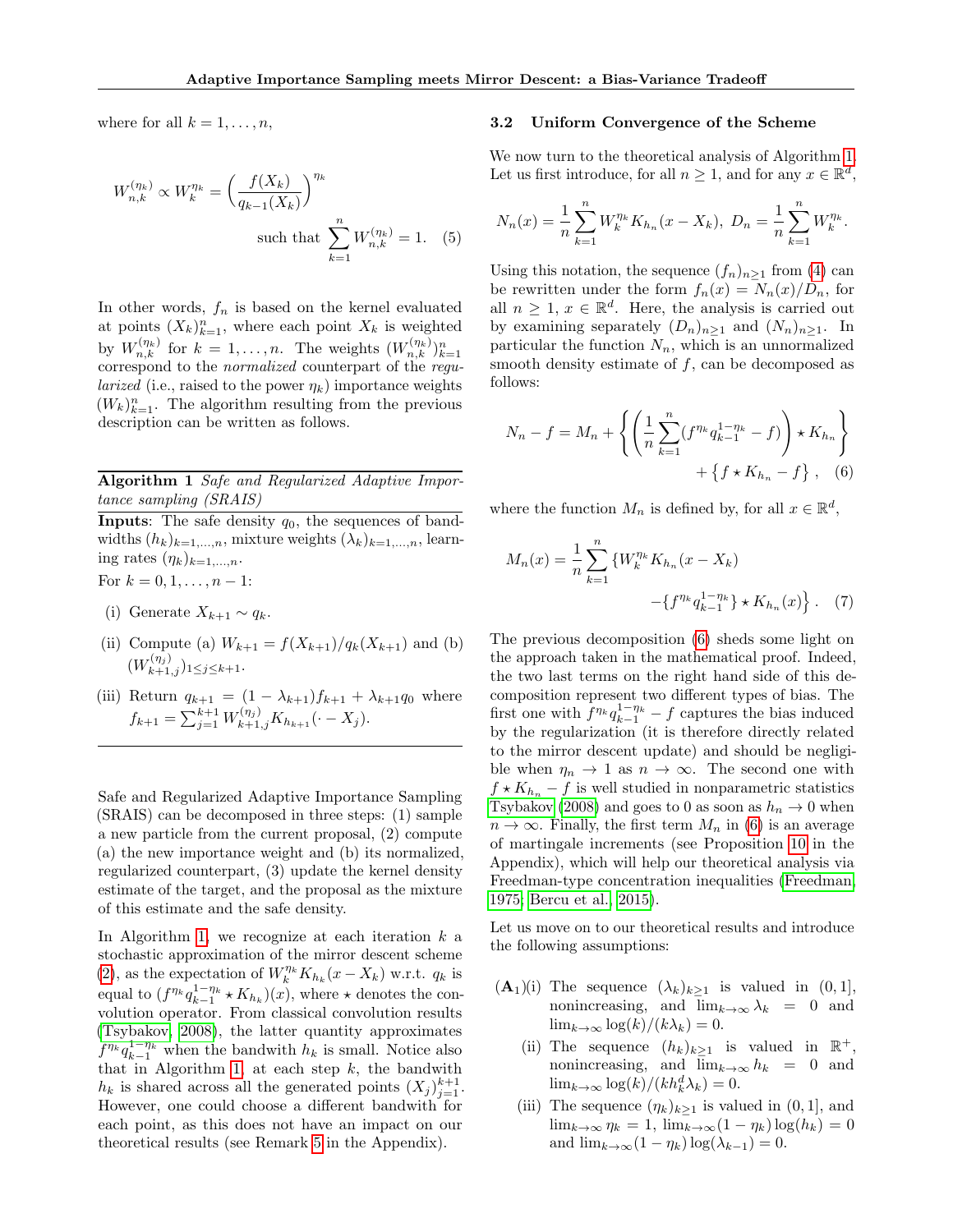- <span id="page-4-0"></span> $(A_2)$  The density  $q_0$  is bounded and there exists  $c > 0$ such that for all  $x \in \mathbb{R}^d$ ,  $q_0(x) \geq cf(x)$ .
- <span id="page-4-1"></span> $(A_3)$  The function f is nonnegative, bounded by  $f_{\infty} \ge$ 0 and is  $L_f$ -Lipschitz.
- <span id="page-4-2"></span> $(A_4)$  The kernel K is bounded by  $K_{\infty} \geq 0$  and is  $L_K$ -Lipschitz with  $L_K > 0$ . Moreover,  $\int K(u) \, du =$  $1, \int ||u|| K(u) \mathrm{d}u < \infty, \int K^{1/2}(u) \mathrm{d}(u) < \infty$  and  $\int \|\mu\| K(u)^{1/2} \mathrm{d}u < \infty.$

In  $(A_1)$  $(A_1)$  $(A_1)$ , the reasonably slow convergence of  $(\lambda_k)_{k>1}$  to 0 helps the proposal to visit a large part of the space, while the faster convergence of  $(h_k)_{k>1}$  and  $(\eta_k)_{k>1}$  to 0 and 1 respectively enables to remove the bias asymptotically. Then,  $(A_2)$  $(A_2)$  $(A_2)$  enables to control the variance induced by the weights whatever the proposal  $q_k$ . In practice, since  $q_0$  is chosen by the user, this assumption is relatively weak. For instance,  $(A_2)$  $(A_2)$  $(A_2)$  is valid when f has exponential decay and  $q_0$  is any member of the Student's t-distributions family (polynomial decay). Finally, the regularity of f and K required in  $(A_3)$  $(A_3)$  $(A_3)$ - $(A_4)$ is used to ensure the convergence of  $(f \star K_{h_k})$  towards f.  $(A_3)$  $(A_3)$  $(A_3)$  is valid for many families of distributions (e.g., Student's, Gaussian, beta, exponential and any mixture of these densities) and  $(A_4)$  $(A_4)$  $(A_4)$  is satisfied by most kernels (Gaussian, beta, Epanechnikov,...), see [Tsybakov](#page-10-4) [\(2008\)](#page-10-4).

Under these assumptions, we first obtain the following uniform convergence result for the estimate [\(4\)](#page-2-3), whose proof is given in Appendix [C.](#page-14-0)

<span id="page-4-7"></span>**Proposition 3.** [A](#page-4-2)ssume  $(A_1)$ ,  $(A_2)$ ,  $(A_3)$  and  $(A_4)$ . Then, for any  $r > 0$ , we have that almost-surely

$$
\sup_{\|x\| \le n^r} |f_n(x) - f(x)| \to 0 \quad \text{as } n \to \infty.
$$

The previous result is now extended to a result over the whole space. If we strenghten our assumptions on  $q_0$  and K as follows, we can obtain a stronger uniform convergence result.

- <span id="page-4-3"></span> $(\mathbf{A}_5)$  There exist  $(c, \delta) \in (\mathbb{R}^+)^2$ , such that for all  $x \in \mathbb{R}^d$ ,  $c(1 + ||x||^{\delta})f(x) \leq q_0(x)$ .
- <span id="page-4-4"></span> $(\mathbf{A}_6)$  There exist  $(C_K, r_K) \in (\mathbb{R}^+)^2$ , such that for all  $x \in \mathbb{R}^d$ ,  $K(x) \leq C_K(1 + ||x||)^{-r_K}$ .

<span id="page-4-8"></span>[A](#page-4-4)ssumptions  $(A_5)$  and  $(A_6)$  are not too restrictive, as the examples of  $f$  and  $q_0$  as well as the kernel functions given before are still valid under this new framework. Because  $(A_5)$  $(A_5)$  $(A_5)$  is stronger than  $(A_2)$ , the latter will no longer be needed in our second result, whose proof is given in Appendix [D.](#page-19-1)

**Proposition 4.** [A](#page-4-3)ssume  $(A_1)$ ,  $(A_3)$ ,  $(A_4)$ ,  $(A_5)$  and  $(A<sub>6</sub>)$  $(A<sub>6</sub>)$  $(A<sub>6</sub>)$ . Then, we have that almost-surely

$$
\sup_{x \in \mathbb{R}^d} |f_n(x) - f(x)| \to 0 \quad \text{as } n \to \infty.
$$

<span id="page-4-6"></span>Remark 4. With some additional notations, Algorithm [1](#page-3-0) can be extended to a mini-batch version where a fixed number of particles  $m_k \geq 1$  is generated at each iteration instead of  $m_k = 1$ . Such a choice does not impact our proof since the martingale property we use in the proofs of convergence remains valid. This encouraged us to use such a batch of particles to construct the sequence  $(\eta_k)_{k>1}$  in an *adaptive* manner, as explained in the following Section [3.3.](#page-4-5)

## <span id="page-4-5"></span>3.3 Adaptive Choice of the Regularization Parameter

We have explicited in Section [3.2](#page-3-3) the conditions on the hyperparameters of Algorithm [1,](#page-3-0) so that the latter consistently estimates integrals of interest with respect to the target  $f$ . In particular, it requires that the sequence of regularization parameters  $(\eta_k)_{k>1}$  converges to 1. Here, we propose a practical and adaptive way to construct such a sequence. It relies on the following idea: when the proposal  $q_k$  is equal to f, then all the importance weights are equal to 1, resulting in a uniform distribution over the particles sampled in Algorithm [1.](#page-3-0) The quality of the proposal at each iteration with respect to the target can thus be reformulated as quantifying how far is the current distribution of the importance weights from the uniform distribution. Intuitively, penalizing the divergence between the distribution over particles reweighted by the importance weights, with respect to the uniform distribution, penalizes a high variance for the importance weights. We choose to consider Renyi's  $\alpha$ -divergence (Rényi et al., [1961\)](#page-9-19), as it will enable us to influence how fast the regularization evolves.

At each time k, we draw a batch of  $m_k$  i.i.d samples  $X_{k,1}, \ldots, X_{k,m_k}$  from  $q_{k-1}$ , and compute their associated normalized IS weights  $W_{k,1}, \ldots, W_{k,m_k}$ , i.e.  $W_{k,\ell} \propto f(X_{k,\ell})/q_{k-1}(X_{k,\ell})$  for all  $\ell = 1 \ldots m_k$  such that  $\sum_{\ell=1}^{m_k} W_{k,\ell} = 1$ . Notice that these are not reg-ularized as in [\(5\)](#page-3-4). Now, let  $\mathbb{P} = \sum_{l=1}^{m_k} W_{k,l} \delta_{X_{k,l}}$  and  $\mathbb{Q} = \sum_{l=1}^{m_k} 1/m_k \delta_{X_{k,l}}$  the reweighted and uniform distribution on the particles  $(X_{k,l})_{l=1}^{m_k}$  respectively. Renyi's  $\alpha$ -divergence (Rényi et al., 1961) of P from Q is defined for  $\alpha \in \mathbb{R} \setminus \{0,1\}$  by

$$
D_{\alpha}(\mathbb{P}||\mathbb{Q}) = \frac{1}{\alpha - 1} \log \left( \sum_{\ell=1}^{m_k} W_{k,\ell}^{\alpha} m_k^{\alpha - 1} \right).
$$

It can be extended by continuity to the Kullback-Leibler by letting  $\alpha \to 1$  (we use the notation  $D_1(\mathbb{P}||\mathbb{Q})$ ).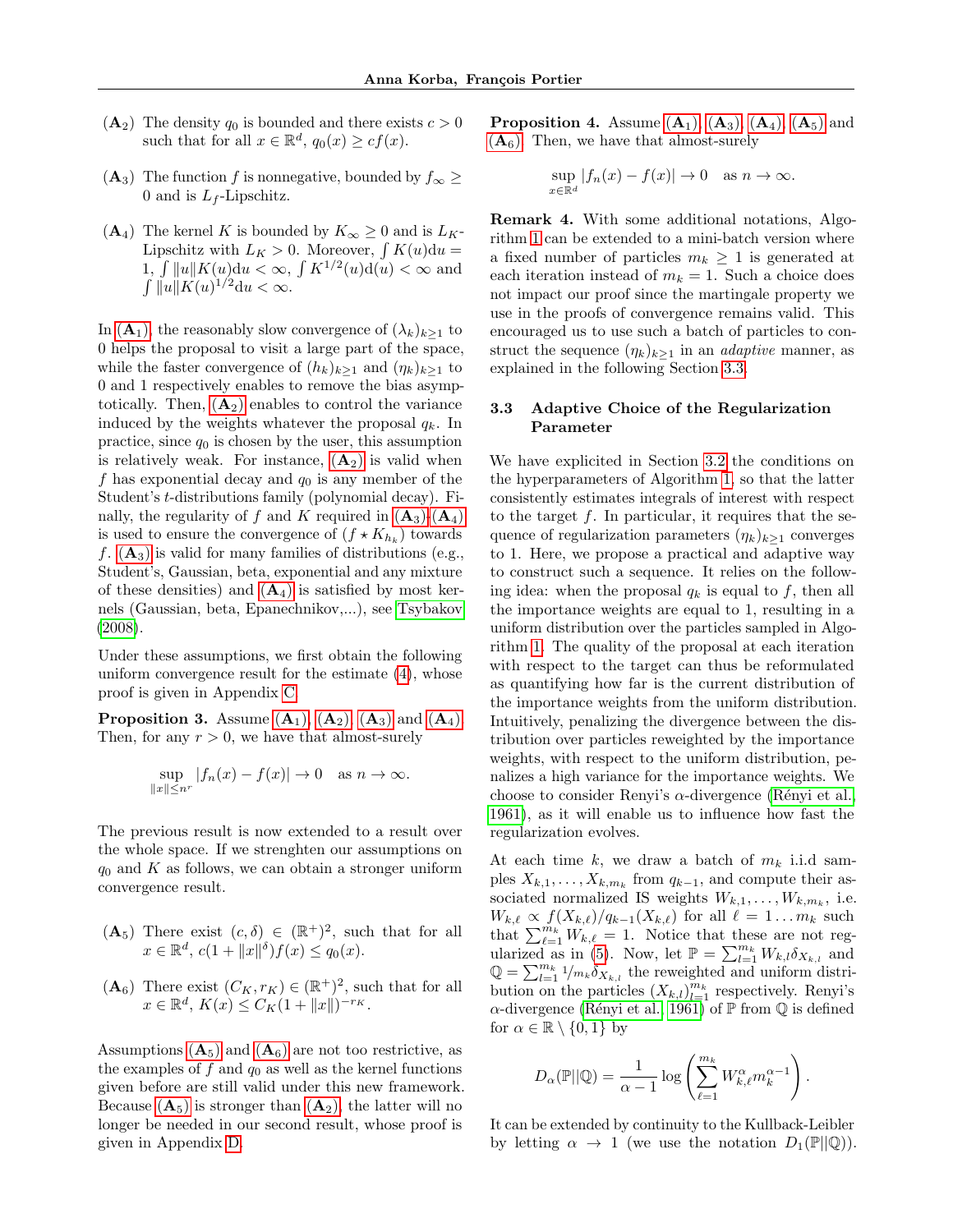Notably, for all  $\alpha \in [0,1]$ , see [\(van Erven and Har](#page-10-5)[remoes, 2014,](#page-10-5) Theorem 3), it holds that  $D_{\alpha}(\mathbb{P}||\mathbb{Q})$  is non-decreasing in  $\alpha$ . At time k, for  $\alpha \in \mathbb{R} \setminus \{0, 1\}$ , we propose to set the regularisation parameter as

<span id="page-5-0"></span>
$$
\eta_{k,\alpha} := 1 - \frac{D_{\alpha}(\mathbb{P}||\mathbb{Q})}{\log(m_k)} . \tag{8}
$$

Choosing the regularization parameter as [\(8\)](#page-5-0) is particularly convenient, since it does not require to use a pre-defined sequence  $(\eta_k)_{k\geq 1}$  as written in Algorithm [1.](#page-3-0) In contrast, the regularization is chosen adaptively at each iteration, depending on how far is the current estimate to  $f$ . The following proposition, whose proof can be found in Appendix [E](#page-22-0) guarantees that our proposal [\(8\)](#page-5-0) is a valid candidate.

<span id="page-5-1"></span>**Proposition 5.** Let  $\alpha \in [0,1]$  and let  $(\eta_{k,\alpha})_{k\geq 1}$  be the sequence defined by [\(8\)](#page-5-0) for all  $k \geq 1$ . Then, we have:

- (i) The sequence  $(\eta_{k,\alpha})_{k\geq 1}$  is valued in [0, 1], with  $\eta_{k,\alpha} = 1$  iff  $\mathbb{P} = \mathbb{Q};$
- (ii)  $0 \leq \eta_{k,1} \leq \eta_{k,\alpha} \leq 1;$
- (iii) Further assume that  $(q_k)_{k\geq 1}$  is a sequence of probability density functions s.t.  $\lim_{k\to\infty} |q_k(x)|$  $|f(x)| = 0$  almost everywhere and that  $m_k = m$  for all  $k \ge 1$  (fixed batch size). Then,  $\lim_{k \to \infty} \eta_{k,\alpha} =$ 1 in  $L_1$ .

By Proposition [5-](#page-5-1)(ii), one can possibly increase  $\eta_k$ by decreasing  $\alpha$ . The procedure resulting from the previous description can be written as in Algorithm [2.](#page-5-2)

<span id="page-5-2"></span>Algorithm 2 Renyi's Adaptive Regularization (RAR) **Input:** iteration k, number of samples  $m, \alpha \in [0, 1]$ . For  $l = 0, 1, ..., m$ :

- (i) Generate  $X_{k,1}, \ldots, X_{k,m}$  from  $q_{k-1}$  (from Algorithm [1\)](#page-3-0).
- (ii) Compute the normalized importance weights  $W_{k,l} \propto f(X_{k,l})/q_{k-1}(X_{k,l})$  such that  $\sum_{l=1}^m W_{k,l} = 1$ .
- (iii) Return  $\eta_{k,\alpha} = 1 D_{\alpha}(\mathbb{P}||\mathbb{Q})/\log(m)$ , where  $\mathbb{P} =$  $\sum_{l=1}^{m} W_{k,l} \delta_{X_{k,l}}$  and  $\mathbb{Q} = \sum_{l=1}^{m} \frac{1}{m} \delta_{X_{k,l}}$ .

# 4 RELATED WORK

Particle Mirror Descent [\(Dai et al., 2016\)](#page-8-8). Closely related to our scheme Section [3](#page-2-0) is the one proposed in [Dai et al. \(2016\)](#page-8-8), that also approximates entropic mirror descent. Their proposal is to approximate the (intractable)  $q_{k+1}^*$  of the mirror descent update [\(2\)](#page-2-1) by a weighted kernel density estimate centered

at  $m_k$  particles sampled from  $q_k$  (their previous approximate of  $q_k^*$ ), and update the weights as [\(5\)](#page-3-4). Our algorithm is different in nature from the one proposed in [Dai et al. \(2016\)](#page-8-8), which requires that both the number of iterations  $k$  and number of particles at each iteration  $m_k$  should grow to infinity. First, we only need one new particle at each iteration, i.e.  $m_k = 1$ (but the theoretical guarantees hold even if  $m_k \geq 1$ , see Remark [4\)](#page-4-6), which means that our approach requires a single evaluation of  $f$  at each iteration; and we use all particles generated at times  $1 \leq j \leq k$ . This is a major improvement making our approach in line with the spirit of stochastic approximation [\(Kushner and](#page-9-20) [Yin, 2003\)](#page-9-20), where each iteration should be of small cost. Second, our proposal is a mixture of  $f_k$ , that approximates  $(2)$ , and a safe density  $q_0$  which allows in practice to visit exhaustively the underlying domain. Finally, our theoretical results also differ from the ones of [\(Dai et al., 2016,](#page-8-8) Theorem 6). In our setting, the sequence  $(\eta_k)_{k>1}$  is not intended to go to 0 as in [Dai et al.](#page-8-8) [\(2016\)](#page-8-8), but to 1 in order to realize the bias-variance trade-off described in Section [2.](#page-1-0) Also in contrast with the results of [\(Dai et al., 2016,](#page-8-8) Theorem 6), our results of Proposition [3](#page-4-7) and [4](#page-4-8) are free from any restriction on the behavior of the sequence  $(q_k)_{k>1}$ , as we only impose conditions on the safe density  $(A_2)$  $(A_2)$  $(A_2)$  and  $(A_5)$ . Their results assume that  $q_k$  is bounded away from 0, which is unlikely to be satisfied in practice if it does not rely on a safe density.

Safe Adaptive Importance Sampling (SAIS) [\(Delyon and Portier, 2021\)](#page-8-9). The SAIS algorithm of [Delyon and Portier \(2021\)](#page-8-9) corresponds to the particular case where the sequence  $(\eta_k)_{k>1}$  is constant and equal to 1 in Algorithm [1.](#page-3-0) In [Delyon and Portier \(2021\)](#page-8-9), the authors obtain uniform rates of convergence when the sequence  $(\lambda_k)_{k>0}$  satisfies  $(\mathbf{A}_1)(i)$  $(\mathbf{A}_1)(i)$  $(\mathbf{A}_1)(i)$ . Given that our proposal SRAIS recovers SAIS as a particular case, the consistency results in Section [3.2](#page-3-3) extend in some sense the ones of [Delyon and Portier \(2021\)](#page-8-9). Moreover our adaptive choice for the regularization given by Renyi's Adaptive Regularization (RAR) is novel, and the final approach combining Algorithm [1](#page-3-0) and [2](#page-5-2) outperforms SAIS  $(\eta_k = 1)$  numerically, as will be illustrated in Section [5.](#page-6-0)

Regularization of IS weights. Nonlinear transformation of the weights have been promoted in the literature of IS previously. For instance, truncated IS (or non linear IS) [\(Ionides, 2008\)](#page-9-21) Koblents and Míguez  $(2015)$ , clips the weights W as  $W' = \min(W, \tau)$  where  $\tau$  is some threshold. In [Gramacy et al. \(2010\)](#page-9-23), it is proposed to elevate IS weights to some regularization parameter  $\eta$ , similarly to our work. This power  $\eta$  is set to maximize the Effective Sample Size (ESS, see eq. 6 and Prop 2.1 therein) instead of Renyi's  $\alpha$ -divergence between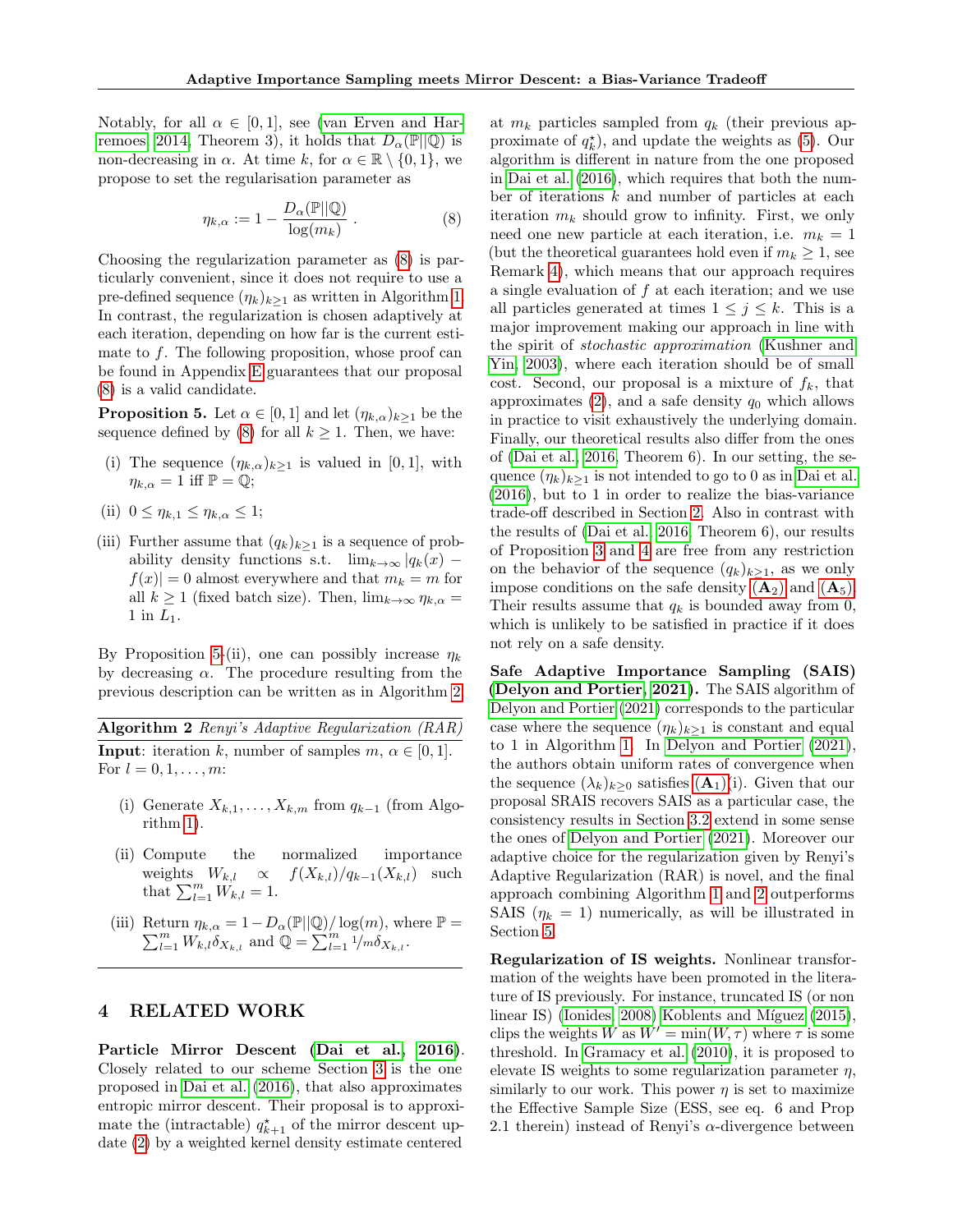the distribution of the importance weights and the uniform. Also these methods are proposed in the naive (i.e., non adaptive) importance sampling framework. In [Finke and Thiery \(2019\)](#page-9-24) (see Appendix A.3 there) is proposed a similar strategy to [Gramacy et al. \(2010\)](#page-9-23) but in the AIS setting. It differs at least in two ways from our approach. First, the theoretical guarantees of such a regularization schedule are not investigated in their paper while we establish the convergence of  $(\eta_k)_{k\geq 1}$  to 1 in Proposition [5](#page-5-1) so that our requirements for uniform convergence are satisfied. Second, in the previous work, the regularization parameters  $(\eta_k)_{k\geq 1}$ are chosen again to maximize the ESS, by running, at each iteration, a bisection algorithm. It appears more expensive than the evaluation of the closed form given in Algorithm [1](#page-3-0) which is only of complexity  $O(m)$  where m is the size of the batch.

Sequential Monte Carlo (SMC). The algorithm proposed in this paper is related to the SMC framework. These methods are usually viewed as performing adaptive importance sampling whilst also allowing for the target distribution to change over iterations. The targets sequence might be chosen as the entropic mirror descent iteration as recommended for instance in [Del Moral et al. \(2006\)](#page-8-13), eq. 7. The resulting SMC algorithm might benefit from the same advantage as our approach, i.e. a small variance for the estimate of the target. However, the particles in traditional SMC [\(Chopin, 2004;](#page-8-14) [Del Moral et al., 2006\)](#page-8-13) are moved in a slightly different manner as in the proposed AIS algorithm. When running an SMC algorithm, each particle is moved around its "parent" (a random walk move called mutation) and then, among the new particles obtained, some are removed based on their weights values (a subsampling step called selection). Our algorithm, whose particles distribution is given by the mixture  $(q_k)_{k\geq 1}$ , is similar, except that we select the "parents" among the whole set of previous particles (in this way a particle is not removed in our version). The presence of this selection mechanism in SMC suggests some similarities with the popular random walk Metropolis in which a non profitable particle would be removed with high probability. Our algorithm, whose particles distribution is only  $(q_k)_{k\geq 1}$ , is simpler. This explains why we obtain different results based on different proofs techniques than the ones used in the SMC literature. While SMC theoretical guarantees have been expressed as central limit theorems [\(Chopin, 2004\)](#page-8-14), we have obtained almost sure convergence of the sequence of proposals.

## <span id="page-6-0"></span>5 EXPERIMENTS

In this section, we discuss the performance of Algorithm [1](#page-3-0) along with the subroutine Algorithm [2](#page-5-2) to approximate integrals of interest w.r.t. a target distribu-

tion f, on toy and real-world examples. Since renormalized weights are used in Algorithm [1](#page-3-0)[-2,](#page-5-2) these experiments only require to know the target distribution up to its normalization constant. A Gaussian kernel is used in all experiments. The code to reproduce the experiment is available at [https://github.com/akorba/](https://github.com/akorba/Safe_And_Regularized_Importance_Sampling) [Safe\\_And\\_Regularized\\_Importance\\_Sampling](https://github.com/akorba/Safe_And_Regularized_Importance_Sampling).

## 5.1 Toy Examples

Gaussian mixtures. Let us now describe three interesting examples starting by the simplest and finishing with the most difficult case. Denote by  $\phi_{\Sigma}$  the multivariate Gaussian density with mean zero and variance Σ. Denote also  $I_d$  the identity matrix and  $\mathbf{1}_d$  the d-dimensional vector whose coordinates are all equal to 1. The Cold Start case is when the target density is a Gaussian given by  $f_1(x) = \phi_{\Sigma}(x - 51_d/\sqrt{d})$ ,  $x \in \mathbb{R}^d$ ; where  $\Sigma = (0.16/d)\mathbf{I}_d$  and the starting density is the multivariate Student distribution with mean zero and variance  $(5/d)I_d$ . Note the division by  $\sqrt{d}$ which preserves the Euclidean distance between the two centers of the starting distribution and the target, whatever the dimension. The same explanation justifies the normalization of the variances by  $1/d$ . The Gaussian mixture example corresponds to the target density  $f_2(x) = 0.5\phi_{\Sigma}(x - \mathbf{1}_d/(2\sqrt{d})) + 0.5\phi_{\Sigma}(x + \mathbf{1}_d/(2\sqrt{d})),$  $x \in \mathbb{R}^d$ . The initial density is the multivariate student distribution with mean  $(1, -1, 0, \ldots, 0)/\sqrt{d}$  and covariance matrix  $(5/d)I_d$ . The initial mean value differs from zero to prevent the naive algorithm using the initial density from having good results (due to the symmetry of the target). The Anisotropic Gaussian Mixture case is similar to the previous example, except that it is unbalanced and that each Gaussian in the mixture is anisotropic. The target is given by  $f_3(x) = 0.25 \phi_V(x - \mathbf{1}_d/(2\sqrt{d})) + 0.75 \phi_V(x + \mathbf{1}_d/(2\sqrt{d})),$  $x \in \mathbb{R}^d$ ; with  $V = (0.4/\sqrt{d})^2 \text{diag}(10, 1, \dots, 1)$ . The starting density is the multivariate student distribution with mean  $(1, -1, 0, \ldots, 0)/\sqrt{d}$  and covariance matrix  $(5/d)\mathbf{I}_d$ .

Competitive methods. We focus first on four constant values for  $\eta$  for Algorithm [1,](#page-3-0) respectively 1, .75, .5, .25. While  $\eta = 1$  is an unbiased estimate with large variance,  $\eta = .25$  is biased but has smaller vari-ance. We also run Algorithm [1](#page-3-0) when  $(\eta_k)_{k\geq 1}$  is tuned via Algorithm [2](#page-5-2) (RAR), with parameter  $\alpha = .5$ . All algorithms are initialised by sampling independently  $4 \times 10^4$  particles from the initial density. We further sample independently  $N = 18 \times 10^3$  particles from  $q_k$ at each time  $k \geq 1$ , for a total computational budget of  $4 \times 10^5$  particles (i.e  $n = 20$  iterations). We follow the recommendation given in [Delyon and Portier](#page-8-9) [\(2021\)](#page-8-9) which consists in running a subsampling procedure for the KDE estimate of size  $\ell_k = \sqrt{N_k}$  when  $N_k$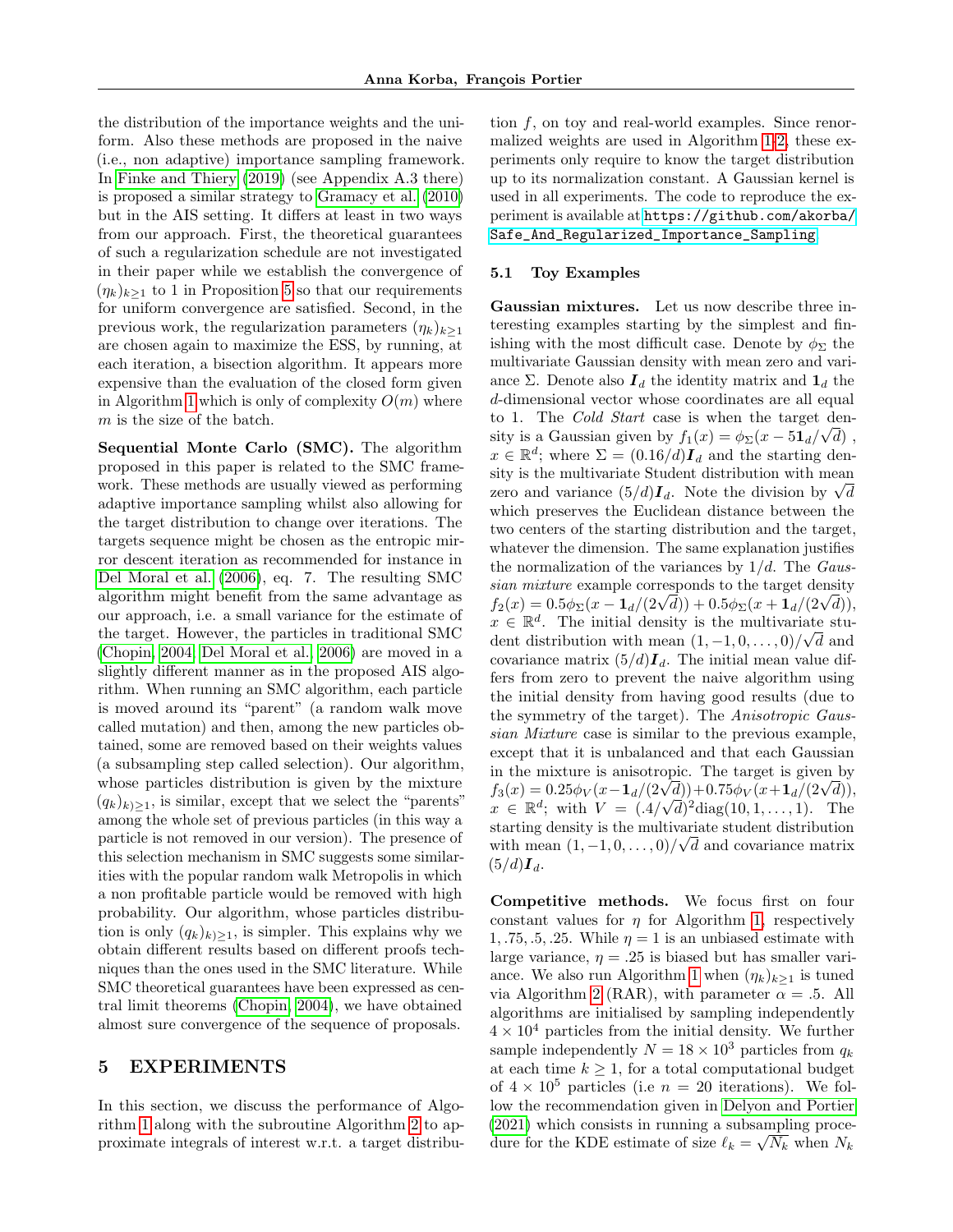denotes the total amount of particles at step  $k$ . These particles are used to construct the kernel estimate  $f_k$ , improving significantly the computing time. We take  $\lambda_k \propto \ell_k^{-2/(4+d)}$  $\int_{k}^{-2/(4+d)}$  and  $h_k \propto \ell_k^{-1/(4+d)}$  $\frac{(-1)^{4+a}}{k}$  as recommended in our theoretical study.

Error evaluation. For each method in competition, the evaluation of the mean squared error (MSE) is made by computing the average of  $\|\mu_f - \hat{\mu}\|_2^2$  over 50 runs of the method where  $\mu_f$  is the mean of the target and  $\hat{\mu} = \sum_{k=1}^{n} W_{k+1,j}^{(\eta_j)} X_j$  stands for the estimated mean. Note that the examples where chosen in a way that the error computing the mean reflects the general behavior of the method. In each case, we plot the error at each iteration of the algorithm. Our results are presented in Figures [1](#page-7-0) and [2](#page-7-1) in dimension  $d = 16$  (similar results are have been obtained for  $d = 4$  and  $d = 8$  but are deferred Appendix [F\)](#page-23-0).

<span id="page-7-0"></span>

Figure 1: Logarithm of the average squared error for Algorithm [1](#page-3-0) for constant values of  $\eta$  or Algorithm [2,](#page-5-2) computed over 50 replicates.

Figure [1](#page-7-0) shows that the sequence  $(\eta_k)_{k\geq 1}$  has a strong influence on the outcome of the procedure and an adaptive choice of  $(\eta_k)_{k>1}$  (reflecting the quality of the current proposal) leads to a substantial improvement. An explanation of the performance of Algorithm [1](#page-3-0) along with Algorithm [2](#page-5-2) can be found in Figure [2](#page-7-1) where we see that in all cases, at the beginning of the algorithm when the policy is poor, the value of  $\eta_k$  is automatically set to a small value (leading to a uniformization of the weights); and when the policy becomes better the value of  $\eta_k$  converges to 1.

<span id="page-7-1"></span>

Figure 2: Boxplot of the values of  $(\eta_{k,\alpha})_{k\geq 1}$  obtained from Algorithm [2,](#page-5-2) with  $\alpha = 0.5$ .

### 5.2 Bayesian Logistic Regression

We consider the Bayesian Logistic Regression setting of [Gershman et al. \(2012\)](#page-9-25), also considered in the recent Bayesian inference literature [\(Liu and Wang, 2016;](#page-9-26) [Daudel et al., 2020\)](#page-8-11). More precisely, we observe a dataset  $\mathcal{D} = \{c_i, z_i\}_{i \in I}$  of points  $z_i \in \mathbb{R}^L$  and binary class labels  $c_i \in \{-1,1\}$ , for  $i \in I$ . We assume the following model :  $p_0(\beta) = \text{Gamma}(\beta; a, b)$ , and for any  $1 \leq l \leq L$  and  $1 \leq i \leq I$ ,

$$
p_0(\omega_\ell|\beta) = \mathcal{N}(\omega_\ell; 0, \beta^{-1}, p(c_i = 1|\boldsymbol{z}_i, \boldsymbol{\omega}) = \frac{1}{1 + e^{-\boldsymbol{\omega}^T \boldsymbol{z}_i}},
$$

where  $a$  and  $b$  are hyperparameters (shape and inverse scale) that are fixed to  $a = 1$  and  $b = 0.01$ , and  $\Gamma, \mathcal{N}$  denote the Gamma and Gaussian distribution respectively. The parameter vector is then  $[\omega, \beta] \in \mathbb{R}^d$ , with  $\beta \in \mathbb{R}^+$  and  $d = L + 1$ . Given a new data point  $z<sub>new</sub>$ , we are interested in predicting the label  $c_{\text{new}}$  using the *posterior predictive distri*bution  $p(c_{\text{new}}|z_{\text{new}}, \mathcal{D}) = \int p(c_{\text{new}}|z_{\text{new}}, x)p(x|\mathcal{D})dx$ , which plays the role of the target distribution.

Since the posterior predictive distribution is intractable for this choice of model, we resort to Algorithm [1](#page-3-0) to approximate this quantity. We consider two main regimes for the regularization scheme in our numerical experiments: (i) constant policy  $\eta_k = 1$  for all  $k \geq 1$ : this case corresponds to Safe Adaptive Importance Sampling algorithm [\(Delyon and Portier, 2021\)](#page-8-9), with no bias but the highest variance, (ii) adaptive policy  $(\eta_{k,\alpha})_{k\geq 1}$  from Algorithm [2,](#page-5-2) with  $\alpha \in \{0.3, 0.2, 0.1, 0.08\}$ . Here, the bandwith of the kernel estimate  $h_k$  is chosen to be proportional to  $k^{-1/(4+d)}$ . This corresponds to the optimal choice in nonparametric estimation when the target density  $f$  is at least 2-times continuously differentiable and the kernel has order 2 [\(Stone, 1982\)](#page-10-6). We also choose  $\lambda_k$  proportional to  $1/\sqrt{k}$  for all  $k \ge 1$ . Furthermore,  $q_0$  is chosen as a Gaussian distribution with mean  $0.1<sub>d</sub>$  and covariance matrix  $5.\mathbf{I}_d$ , where  $1<sub>d</sub>$ is the d-dimensional vector whose coordinates are all equal to 1 and  $I_d$  is the identity matrix. Finally, our algorithms are initialised by sampling independently 2000 particles from  $q_0$ . We further sample independently 200 particles from  $q_k$  at each time  $k \geq 1$ , for a total computational budget of 61800 particles (i.e  $n = 300$  iterations).

We test these algorithms on the Waveform dataset composed of 5000 datapoints in  $\mathbb{R}^L$  with  $L = 21$ , i.e.  $d = 22$ . Figure [3](#page-8-15) displays the average accuracy of the predictions on the testing set and the averaged values of the sequence  $(\eta_{k,\alpha})_{k\geq 1}$  for  $\alpha \in \{0.3, 0.2, 0.1, 0.08\},\$ where the average is made over 100 replicates of the experiment.

As stated in Proposition [5\(](#page-5-1)ii) and can be seen on the right plot of Figure [3,](#page-8-15) the lower the value of  $\alpha$ , the higher the value of  $\eta_{k,\alpha}$  at time k. Recalling that the level of confidence in high values of the learning policy is expressed through the parameter  $\alpha$ , observe then on the Left plot of Figure [3](#page-8-15) that a proper tuning of the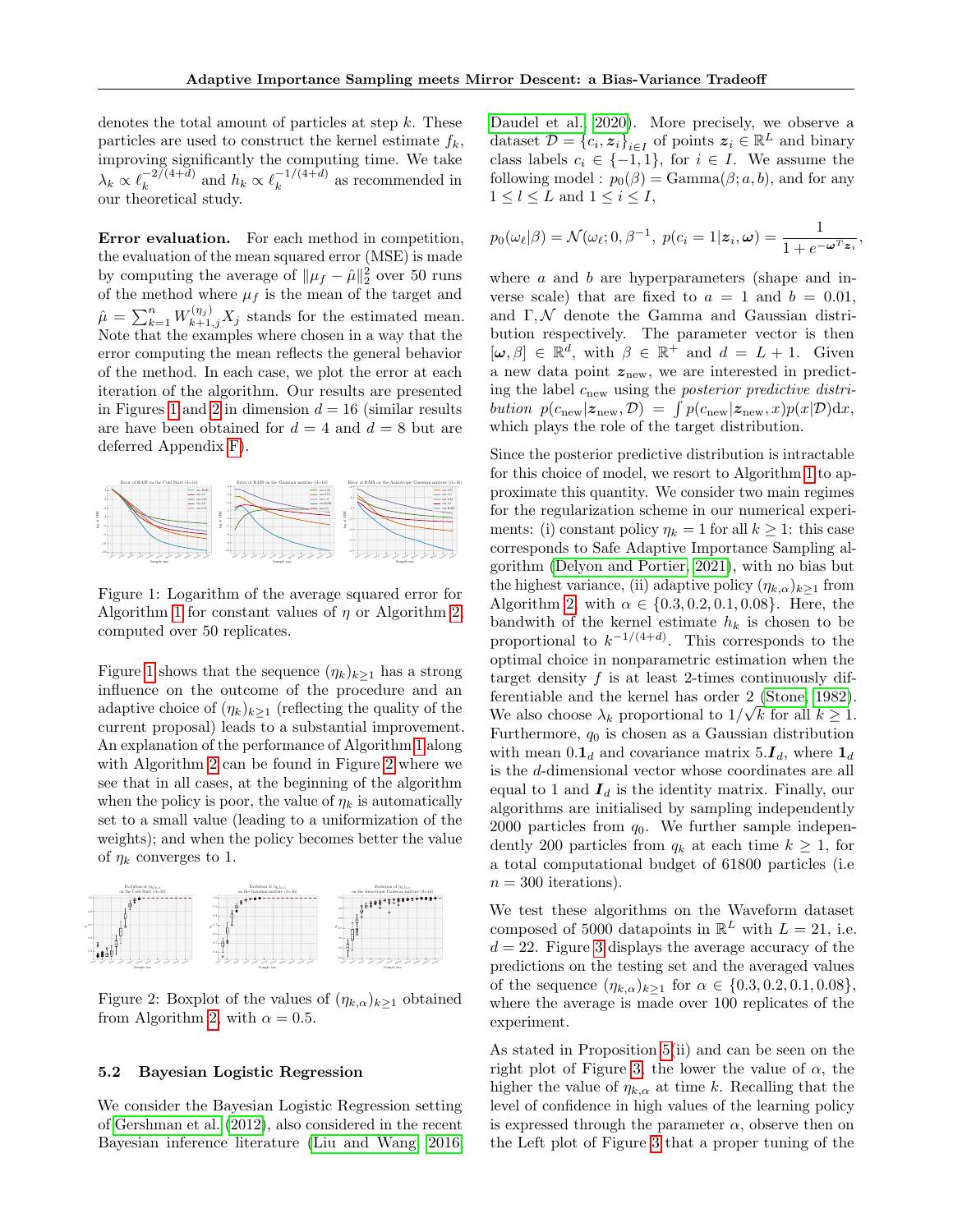<span id="page-8-15"></span>

Figure 3: Left plot: Average accuracy over 100 trials of different learning policies  $(\eta_{k,\alpha})_{k\geq 1}$  for Bayesian Logistic Regression on the Waveform dataset. Right plot: Averaged values of the learning policy  $(\eta_{k,\alpha})_{k\geq 1}$ associated to each choice of  $\alpha$ .

parameter  $\alpha$  allows us to outperform the Safe Adaptive Importance Sampling case (Algorithm [1](#page-3-0) with  $(\eta_k)_{k\geq 1}$ constant and equal to 1), the case  $\alpha = 0.2$  yielding the best results here overall in terms of speed and accuracy.

# 6 CONCLUSION

We proposed a new algorithm for Adaptive Importance Sampling, that regularizes the importance weights by raising them to a certain power  $\eta$ , and is related to mirror descent on the space of probability distributions. We prove that it enjoys a uniform convergence guarantee, under mild assumptions on the regularity of the target distribution and safe density, and hyperparameters of the algorithm. Furthermore, by proposing an adaptive way to schedule the regularization, we provide a method that achieves the best numerical performances, compared to a constant regularization or classical safe adaptive importance sampling. The results that we obtained could be very impactful for machine learning tasks where importance sampling is used, e.g. Bayesian inference, but also stochastic optimization or reinforcement learning. Future work includes a non asymptotic analysis of our scheme.

# References

- <span id="page-8-3"></span>Setareh Ariafar, Zelda Mariet, Dana Brooks, Jennifer Dy, and Jasper Snoek. Faster & more reliable tuning of neural networks: Bayesian optimization with importance sampling. In International Conference on Artificial Intelligence and Statistics, pages 3961–3969. PMLR, 2021.
- <span id="page-8-10"></span>Amir Beck and Marc Teboulle. Mirror descent and nonlinear projected subgradient methods for convex optimization. Operations Research Letters, 31(3): 167–175, 2003.
- <span id="page-8-5"></span>Thomas Bengtsson, Peter Bickel, Bo Li, et al. Curseof-dimensionality revisited: Collapse of the particle filter in very large scale systems. In Probability and

statistics: Essays in honor of David A. Freedman, pages 316–334. Institute of Mathematical Statistics, 2008.

- <span id="page-8-12"></span>Bernard Bercu, Bernard Delyon, and Emmanuel Rio. Concentration inequalities for sums and martingales. Springer, 2015.
- <span id="page-8-1"></span>Guillaume Bouchard, Théo Trouillon, Julien Perez, and Adrien Gaidon. Accelerating stochastic gradient descent via online learning to sample. *arXiv preprint* arXiv:1506.09016, 2015.
- <span id="page-8-16"></span>Sébastien Bubeck. Convex optimization: Algorithms and complexity. Foundations and Trends $\widehat{R}$  in Machine Learning, 8(3-4):231–357, 01 2015. ISSN 1935-8237. doi: 10.1561/2200000050. URL [http:](http://dx.doi.org/10.1561/2200000050) [//dx.doi.org/10.1561/2200000050](http://dx.doi.org/10.1561/2200000050).
- <span id="page-8-7"></span>Monica F Bugallo, Victor Elvira, Luca Martino, David Luengo, Joaquin Miguez, and Petar M Djuric. Adaptive importance sampling: The past, the present, and the future. IEEE Signal Processing Magazine, 34(4):60–79, 2017.
- <span id="page-8-14"></span>Nicolas Chopin. Central limit theorem for sequential monte carlo methods and its application to bayesian inference. The Annals of Statistics, 32(6):2385–2411, 2004.
- <span id="page-8-4"></span>Jean-Marie Cornuet, Jean-Michel Marin, Antonietta Mira, and Christian P Robert. Adaptive multiple importance sampling. Scandinavian Journal of Statistics, 39(4):798–812, 2012.
- <span id="page-8-2"></span>Dominik Csiba and Peter Richtárik. Importance sampling for minibatches. The Journal of Machine Learning Research, 19(1):962–982, 2018.
- <span id="page-8-8"></span>Bo Dai, Niao He, Hanjun Dai, and Le Song. Provable bayesian inference via particle mirror descent. In Artificial Intelligence and Statistics, pages 985–994, 2016.
- <span id="page-8-11"></span>Kamélia Daudel, Randal Douc, and François Portier. Infinite-dimensional gradient-based descent for alpha-divergence minimisation. arXiv preprint arXiv:2005.10618, 2020.
- <span id="page-8-13"></span>Pierre Del Moral, Arnaud Doucet, and Ajay Jasra. Sequential monte carlo samplers. Journal of the Royal Statistical Society: Series B (Statistical Methodol $ogy$ , 68(3):411-436, 2006.
- <span id="page-8-9"></span>Bernard Delyon and François Portier. Safe adaptive importance sampling: A mixture approach. The Annals of Statistics, 49(2):885–917, 2021.
- <span id="page-8-6"></span>Randal Douc, Arnaud Guillin, J-M Marin, and Christian P Robert. Minimum variance importance sampling via population monte carlo. ESAIM: Probability and Statistics, 11:427–447, 2007.
- <span id="page-8-0"></span>Ayoub El Hanchi and David Stephens. Adaptive importance sampling for finite-sum optimization and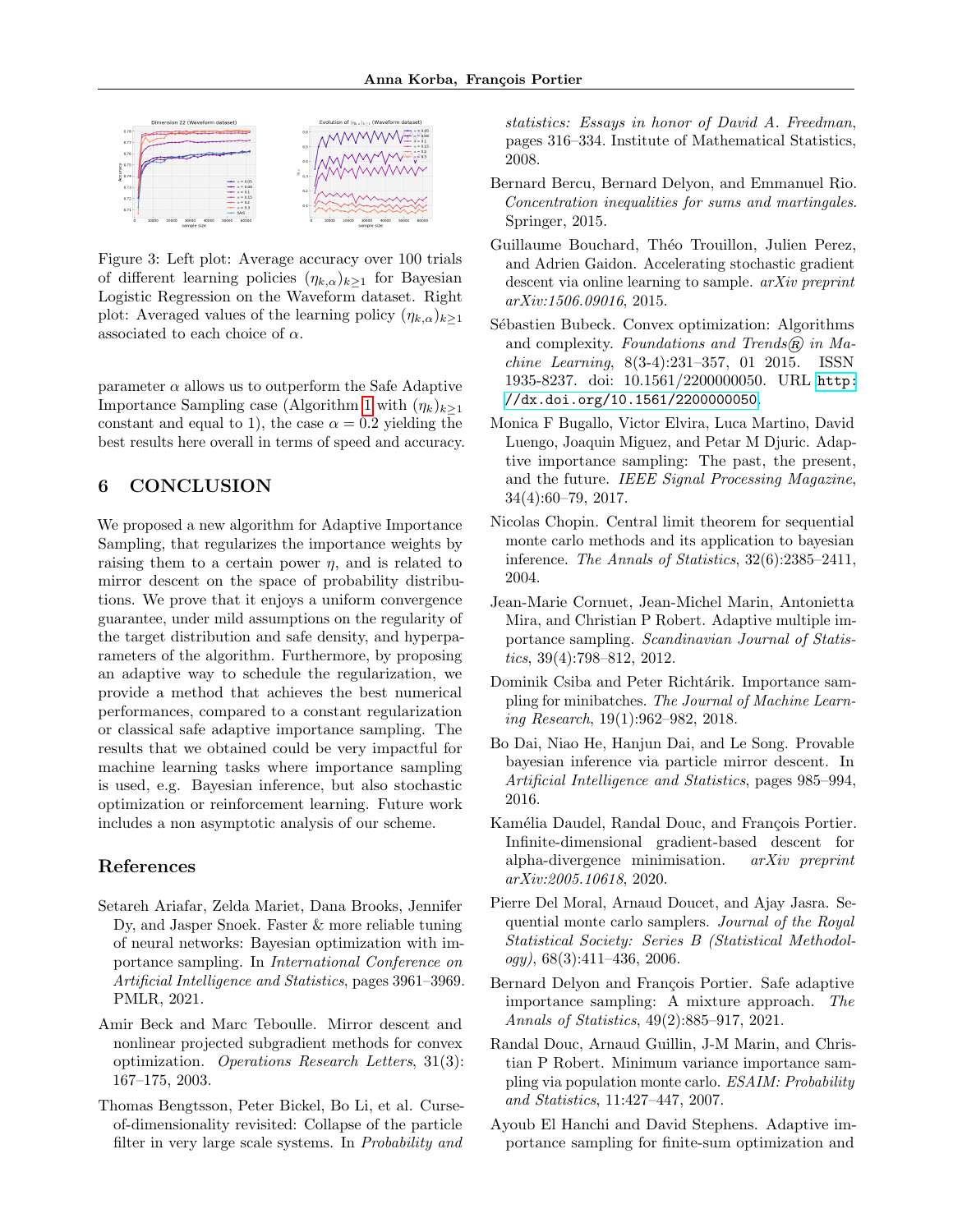sampling with decreasing step-sizes. Advances in Neural Information Processing Systems, 33, 2020.

- <span id="page-9-13"></span>Víctor Elvira and Luca Martino. Advances in importance sampling. arXiv preprint arXiv:2102.05407, 2021.
- <span id="page-9-24"></span>Axel Finke and Alexandre H Thiery. On importance-weighted autoencoders. arXiv preprint arXiv:1907.10477, 2019.
- <span id="page-9-18"></span>David A Freedman. On tail probabilities for martingales. the Annals of Probability, pages 100–118, 1975.
- <span id="page-9-25"></span>Samuel Gershman, Matthew D. Hoffman, and David M. Blei. Nonparametric variational inference. In Proceedings of the 29th International Conference on Machine Learning, Edinburgh, Scotland, UK, 2012.
- <span id="page-9-7"></span>Geof H Givens and Adrian E Raftery. Local adaptive importance sampling for multivariate densities with strong nonlinear relationships. Journal of the American Statistical Association, 91(433):132–141, 1996.
- <span id="page-9-23"></span>Robert Gramacy, Richard Samworth, and Ruth King. Importance tempering. Statistics and Computing, 20  $(1):1-7, 2010.$
- <span id="page-9-11"></span>Carsten Hartmann and Lorenz Richter. Nonasymptotic bounds for suboptimal importance sampling. arXiv preprint arXiv:2102.09606, 2021.
- <span id="page-9-17"></span>Ya-Ping Hsieh, Chen Liu, and Volkan Cevher. Finding mixed nash equilibria of generative adversarial networks. In International Conference on Machine Learning, pages 2810–2819. PMLR, 2019.
- <span id="page-9-4"></span>Jiawei Huang and Nan Jiang. From importance sampling to doubly robust policy gradient. In International Conference on Machine Learning, pages 4434–4443. PMLR, 2020.
- <span id="page-9-21"></span>Edward L Ionides. Truncated importance sampling. Journal of Computational and Graphical Statistics, 17(2):295–311, 2008.
- <span id="page-9-3"></span>Tyler B Johnson and Carlos Guestrin. Training deep models faster with robust, approximate importance sampling. Advances in Neural Information Processing Systems, 31:7265–7275, 2018.
- <span id="page-9-2"></span>Angelos Katharopoulos and François Fleuret. Not all samples are created equal: Deep learning with importance sampling. In International conference on machine learning, pages 2525–2534. PMLR, 2018.
- <span id="page-9-22"></span>Eugenia Koblents and Joaquín Míguez. A population monte carlo scheme with transformed weights and its application to stochastic kinetic models. Statistics and Computing, 25(2):407–425, 2015.
- <span id="page-9-20"></span>Harold Kushner and G George Yin. Stochastic approximation and recursive algorithms and applications, volume 35. Springer Science & Business Media, 2003.
- <span id="page-9-26"></span>Qiang Liu and Dilin Wang. Stein variational gradient descent: A general purpose bayesian inference algorithm. Advances in Neural Information Processing Systems, 2016.
- <span id="page-9-5"></span>Yao Liu, Pierre-Luc Bacon, and Emma Brunskill. Understanding the curse of horizon in off-policy evaluation via conditional importance sampling. In International Conference on Machine Learning, pages 6184–6193. PMLR, 2020.
- <span id="page-9-6"></span>Luca Martino, Victor Elvira, David Luengo, and Jukka Corander. An adaptive population importance sampler: Learning from uncertainty. IEEE Transactions on Signal Processing, 63(16):4422–4437, 2015.
- <span id="page-9-16"></span>Konstantin Mishchenko. Sinkhorn algorithm as a special case of stochastic mirror descent. arXiv preprint arXiv:1909.06918, 2019.
- <span id="page-9-8"></span>Jan C Neddermeyer. Computationally efficient nonparametric importance sampling. Journal of the American Statistical Association, 104(486):788–802, 2009.
- <span id="page-9-0"></span>Deanna Needell, Rachel Ward, and Nati Srebro. Stochastic gradient descent, weighted sampling, and the randomized kaczmarz algorithm. Advances in neural information processing systems, 27:1017–1025, 2014.
- <span id="page-9-9"></span>Man-Suk Oh and James O. Berger. Adaptive importance sampling in Monte Carlo integration. J. Statist. Comput. Simulation, 41(3-4):143–168, 1992.
- <span id="page-9-15"></span>Francesco Orabona. A modern introduction to online learning. arXiv preprint arXiv:1912.13213, 2019.
- <span id="page-9-10"></span>Art Owen and Yi Zhou. Safe and effective importance sampling. J. Amer. Statist. Assoc., 95(449):135–143, 2000.
- <span id="page-9-14"></span>Art B Owen. Monte carlo theory, methods and examples. 2013.
- <span id="page-9-27"></span>Thomas Peel, Sandrine Anthoine, and Liva Ralaivola. Empirical bernstein inequalities for u-statistics. In Neural Information Processing Systems (NIPS), number 23, pages 1903–1911, 2010.
- <span id="page-9-12"></span>François Portier and Bernard Delyon. Asymptotic optimality of adaptive importance sampling. In Advances in Neural Information Processing Systems, 2018.
- <span id="page-9-19"></span>Alfréd Rényi et al. On measures of entropy and information. In Proceedings of the Fourth Berkeley Symposium on Mathematical Statistics and Probability, Volume 1: Contributions to the Theory of Statistics. The Regents of the University of California, 1961.
- <span id="page-9-1"></span>Sebastian U Stich, Anant Raj, and Martin Jaggi. Safe adaptive importance sampling. Advances in Neural Information Processing Systems, 2017.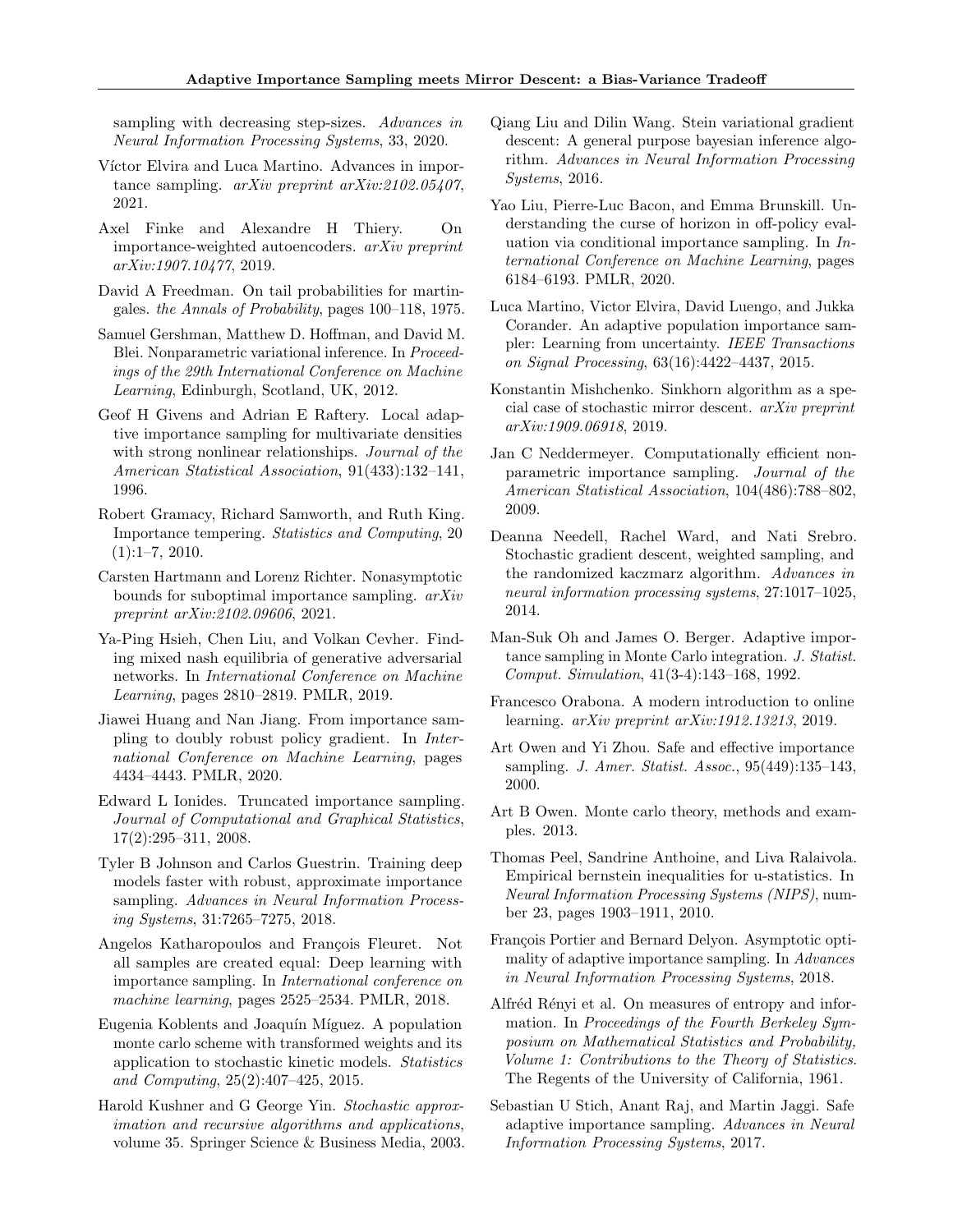- <span id="page-10-6"></span>Charles J. Stone. Optimal Global Rates of Convergence for Nonparametric Regression. The Annals of Statistics, 10(4):1040 - 1053, 1982. doi: 10.1214/aos/1176345969. URL [https://doi.org/](https://doi.org/10.1214/aos/1176345969) [10.1214/aos/1176345969](https://doi.org/10.1214/aos/1176345969).
- <span id="page-10-4"></span>Alexandre B Tsybakov. Introduction to nonparametric estimation. Springer Science & Business Media, 2008.
- <span id="page-10-5"></span>Tim van Erven and Peter Harremoes. Rényi divergence and kullback-leibler divergence. IEEE Transactions on Information Theory, 60(7):3797–3820, Jul 2014. ISSN 1557-9654. doi: 10.1109/tit.2014.2320500. URL <http://dx.doi.org/10.1109/TIT.2014.2320500>.
- <span id="page-10-1"></span>Mike West. Approximating posterior distributions by mixtures. Journal of the Royal Statistical Society: Series B (Methodological), 55(2):409–422, 1993.
- <span id="page-10-2"></span>Ping Zhang. Nonparametric importance sampling. Journal of the American Statistical Association, 91 (435):1245–1253, 1996.
- <span id="page-10-0"></span>Peilin Zhao and Tong Zhang. Stochastic optimization with importance sampling for regularized loss minimization. In international conference on machine learning, pages 1–9. PMLR, 2015.
- <span id="page-10-3"></span>Yan Zhou, Adam M Johansen, and John AD Aston. Toward automatic model comparison: an adaptive sequential monte carlo approach. Journal of Computational and Graphical Statistics, 25(3):701–726, 2016.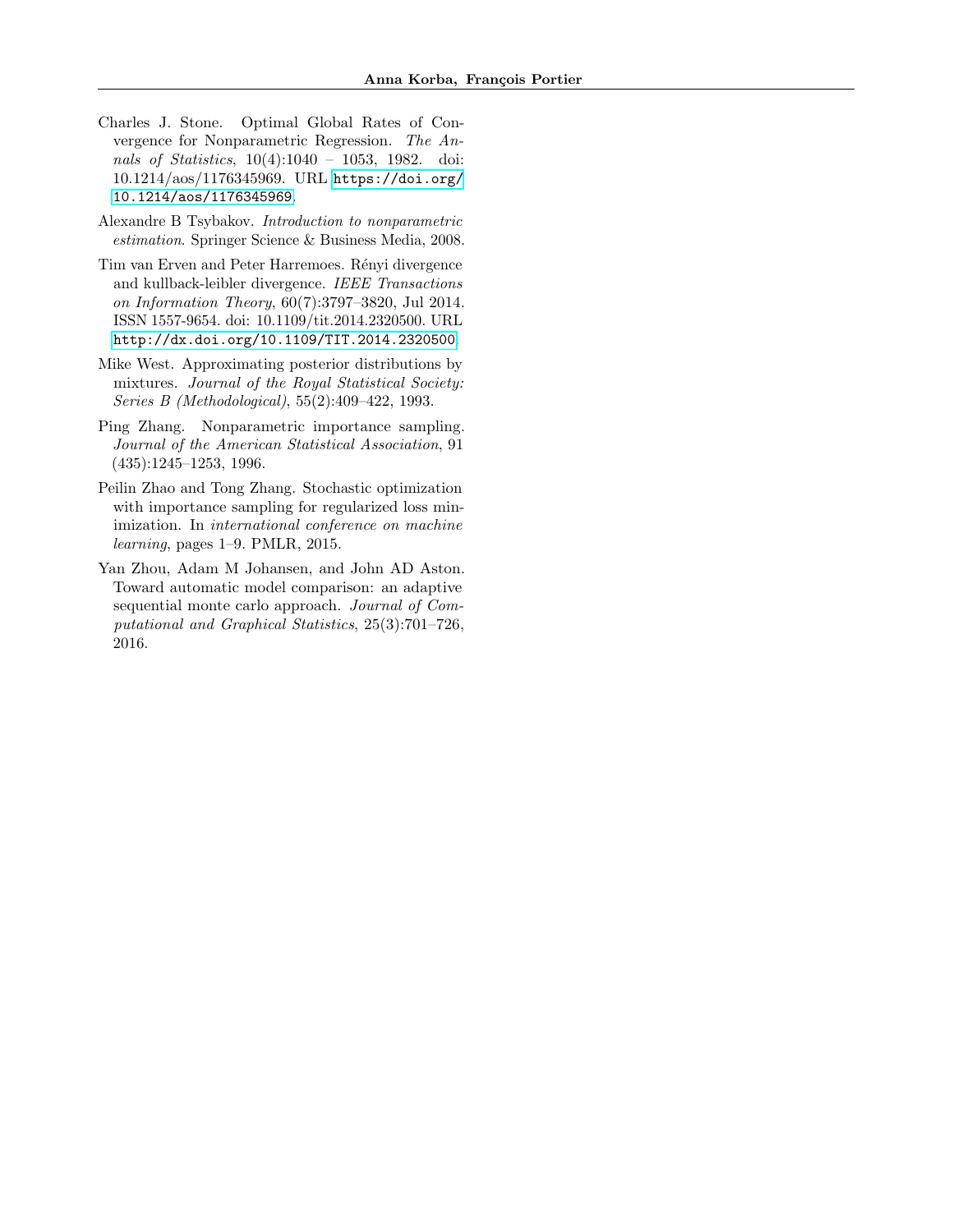# A Proofs of the lemmas

### <span id="page-11-0"></span>A.1 Proof of Lemma [1](#page-1-2)

Because q dominates f, we have  $\mathbb{E}[W(X)] = 1$ . The first inequality is due to Jensen's inequality:  $1 = \mathbb{E}[W(X)]^{\eta} \geq$  $\mathbb{E}[W(X)^{\eta}]$ . When  $W(X)$  is not a constant, equality holds if and only if  $\eta = 1$ .

For the second inequality, write

$$
\mathbb{V}\text{ar}[W(X)^{\eta}] \leq \mathbb{V}\text{ar}[W(X)^{\eta}] + (\mathbb{E}[W(X)^{\eta}] - 1)^2 = \mathbb{E}[(W(X)^{\eta} - 1)^2] \leq \mathbb{E}[(W(X) - 1)^2].
$$

<span id="page-11-1"></span>The first inequality is obvious. The second inequality holds because  $|w^{\eta} - 1| \leq |w - 1|$  for all  $w \geq 0$ .  $\Box$ 

#### A.2 Proof of Lemma [2](#page-2-2)

Recall that the general definition of the Kullback-Leibler divergence is given by

<span id="page-11-2"></span>
$$
KL(f||q) = \int f \log\left(\frac{f}{q}\right) + \int q - \int f.
$$

Note that it extends the definition given in Lemma [2](#page-2-2) to unnormalized densities. Let  $q$  be a probability density function and set  $\tilde{q} = f^{\eta}q^{1-\eta}$ . Then, using that  $\log(u) \leq u - 1$  for all  $u > 0$ , we have that

$$
KL (q||f) \left( f \left\| \frac{\tilde{q}}{\int \tilde{q}} \right) \right) = \int f \log \left( \frac{f}{\tilde{q}} \cdot \int \tilde{q} \right)
$$
  
= 
$$
\int f \log \left( \frac{f}{\tilde{q}} \right) + \log \left( \int \tilde{q} \right)
$$
  
\$\leq \text{KL}(f||\tilde{q}) .\$ (9)

Furthermore, by definition of  $\tilde{q}$ , it holds that

$$
\begin{aligned} \text{KL}\left(f\|\tilde{q}\right) &= \int \log\left(\frac{f}{f^{\eta}q^{1-\eta}}\right)f + \int f^{\eta}q^{1-\eta} - 1 \\ &= (1-\eta)\int \log(f/q)f + \int f^{\eta}q^{1-\eta} - 1 \\ &= (1-\eta)KL(f\|q) + \int f^{\eta}q^{1-\eta} - 1 \\ &\leq (1-\eta)\text{KL}\left(f\|q\right) \;, \end{aligned}
$$

where the last inequality results from Jensen's inequality applied to the convex function  $u \mapsto u^{\eta}$ :

$$
\int f^{\eta} q^{1-\eta} = \int q \left(\frac{f}{q}\right)^{\eta} \le \left(\int f\right)^{\eta} = 1.
$$

Combining with [\(9\)](#page-11-2) and letting  $(q_k^*)_{k\geq 1}$  be defined by [\(2\)](#page-2-1) starting from an initial probability density function  $q_1$ , by recursion we have for all  $n \in \mathbb{N}^*$ ,

KL 
$$
(f||q_{n+1}^*) \leq KL(f||q_1) \prod_{k=1}^n (1 - \eta_k).
$$

By applying Pinsker's inequality, we finally obtain

$$
\int |f - q_{n+1}^{*}| \leq \sqrt{2 \text{ KL}(f||q_1)} \prod_{k=1}^{n} (1 - \eta_k)^{1/2}.
$$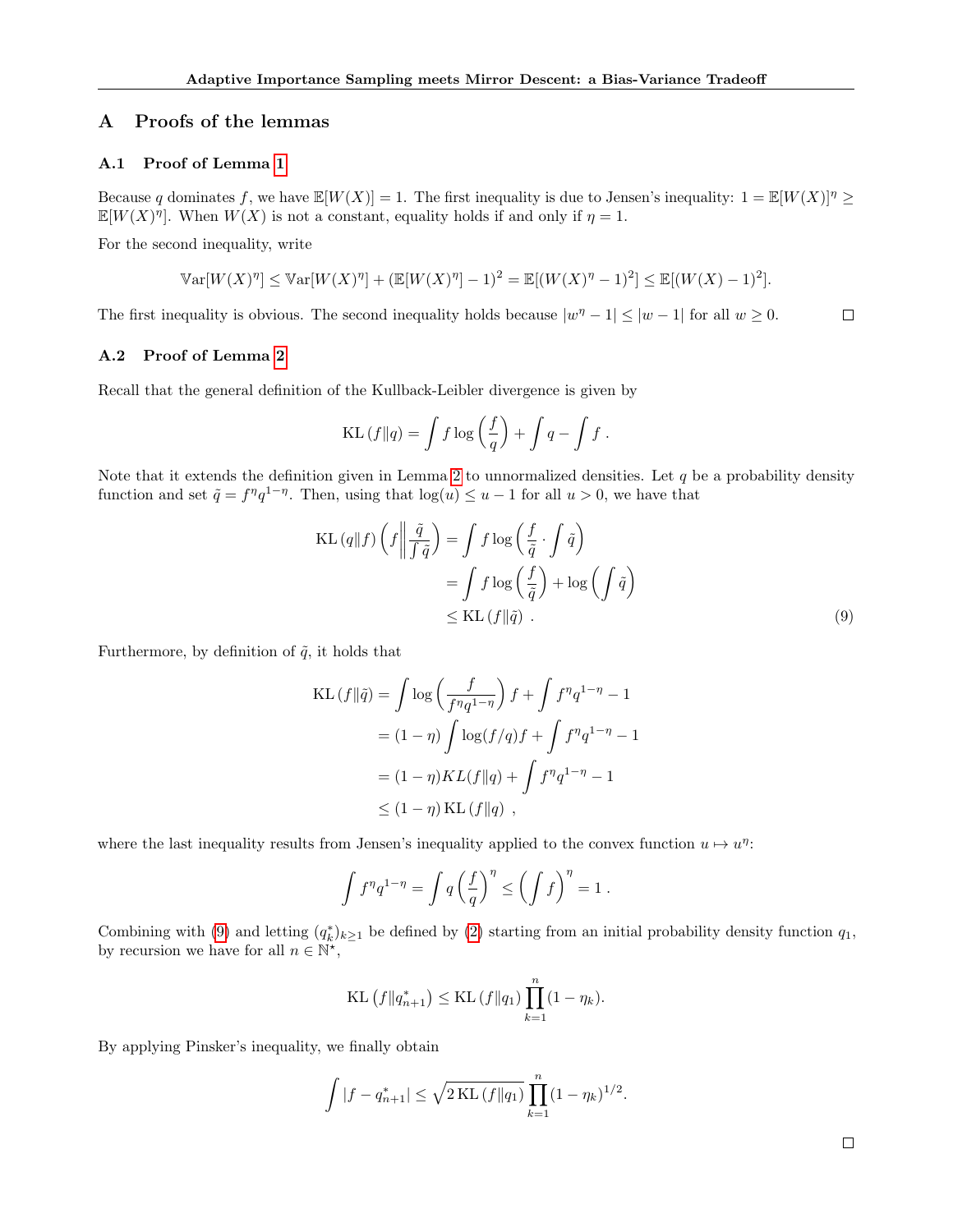Convergence rates obtained from Lemma [2.](#page-2-2) Assuming that  $KL(f||q_1) < +\infty$  and noticing that

$$
\log \left( \prod_{k=1}^{n} (1 - \eta_k)^{1/2} \right) \leq -\frac{1}{2} \sum_{k=1}^{n} \eta_k,
$$

we get the following convergence rates:

- taking  $\eta_k = c/k$  with  $0 < c < 1$  yields  $\int |f q_{n+1}^*| = O(n^{-c/2}),$
- taking  $\eta_k = c/k^{\beta}$  with  $0 < c < 1$  and  $\beta \in [0, 1)$  yields  $\int |f q_{n+1}^*| = O(\exp(-Cn^{(1-\beta)})$ , with  $C = c/(2(1-\beta))$ .

# <span id="page-12-0"></span>B Deriving [\(2\)](#page-2-1) from an optimisation perspective

One way to approximate an unknown probability density is to formulate an optimisation problem over a certain space of distributions, as it is typically done in *variational inference*. The common choice in variational inference then often corresponds selecting the Kullback-Leibler divergence and to try to find

$$
q^\star = \mathrm{arginf}_{q\in\mathcal{Q}} \ \ \mathrm{KL}\left(q\|f\right) \ ,
$$

where Q is a valid set of probability densities on  $(\mathbb{R}^d, \mathcal{B}(\mathbb{R}^d))$ ,  $\mathcal{B}(\mathbb{R}^d)$  denoting the Borel  $\sigma$ -field of  $\mathbb{R}^d$ , and where KL  $(f||q)$  stands for the Kullback-Leibler divergence between f and q, i.e KL  $(f||q) = \int \log(f/q) f$ .

Following the approach of [Dai et al. \(2016\)](#page-8-8), one way to solve this optimisation problem is to resort to the entropic mirror descent algorithm applied to the objective function  $q \mapsto KL(q||f)$ . When Q corresponds to the set of probability density functions on  $(\mathbb{R}^d, \mathcal{B}(\mathbb{R}^d))$ , this algorithm admits a closed-form solution and generates a sequence  $(q_k)_{k>1}$  in  $\mathcal Q$  satisfying [\(2\)](#page-2-1).

To see this, let us start with a preliminary result. Let h be a real-valued measurable function defined on  $\mathbb{R}^d$  such that  $\int \exp(-h) d\lambda < \infty$ . For any probability density function f on  $\mathbb{R}^d$  such that  $\int |h + \log(f)| f d\lambda < \infty$ , define

$$
\Psi(f) = \int (h + \log(f)) f \mathrm{d}\lambda.
$$

**Lemma 6.** The minimum of the function  $\Psi$  is attained for  $f \propto \exp(-h)$ .

*Proof.* By applying Jensen's inequality to the convex function  $u \mapsto \exp(-u)$ , we obtain

$$
\exp(-\Psi(f)) \leq \int \exp(-[h + \log(f)]) f d\lambda.
$$

Thus, we have that

$$
\Psi(f) \geq -\log\left(\int \exp\left(-h\right) d\lambda\right) ,
$$

where the r.h.s does not depend on f and equality is attained whenever  $f \propto \exp(-h)$  almost everywhere.  $\Box$ 

Next, we rewrite [\(2\)](#page-2-1) as an Entropic Mirror Descent step. For any  $x \in \mathbb{R}^d$  probability density  $q \in \mathcal{Q}$ , we set  $h_q(x) = \log(q(x)/f(x)) + 1$ . Given a probability density  $q_k^*$  and  $\eta_k > 0$ , one iteration of the (Infinite-Dimensional) Entropic Mirror Descent algorithm applied to the objective function  $q \mapsto KL(q||f)$  with a learning rate  $\eta_k$ corresponds to finding

$$
q_{k+1}^* = \operatorname{argmin}_{q \in \mathcal{Q}} \eta_k \int h_{q_k^*}(x) q(x) \mathrm{d}x + \mathrm{KL}(q \| q_k^*)
$$
.

In this expression, which is called the proximal form of the Entropic Mirror Descent, the function  $h_{q^*_k}$  plays the role of the gradient of KL  $(q||f)$  w.r.t the probability density  $q_k^*$  (here, it corresponds to its Fréchet differential).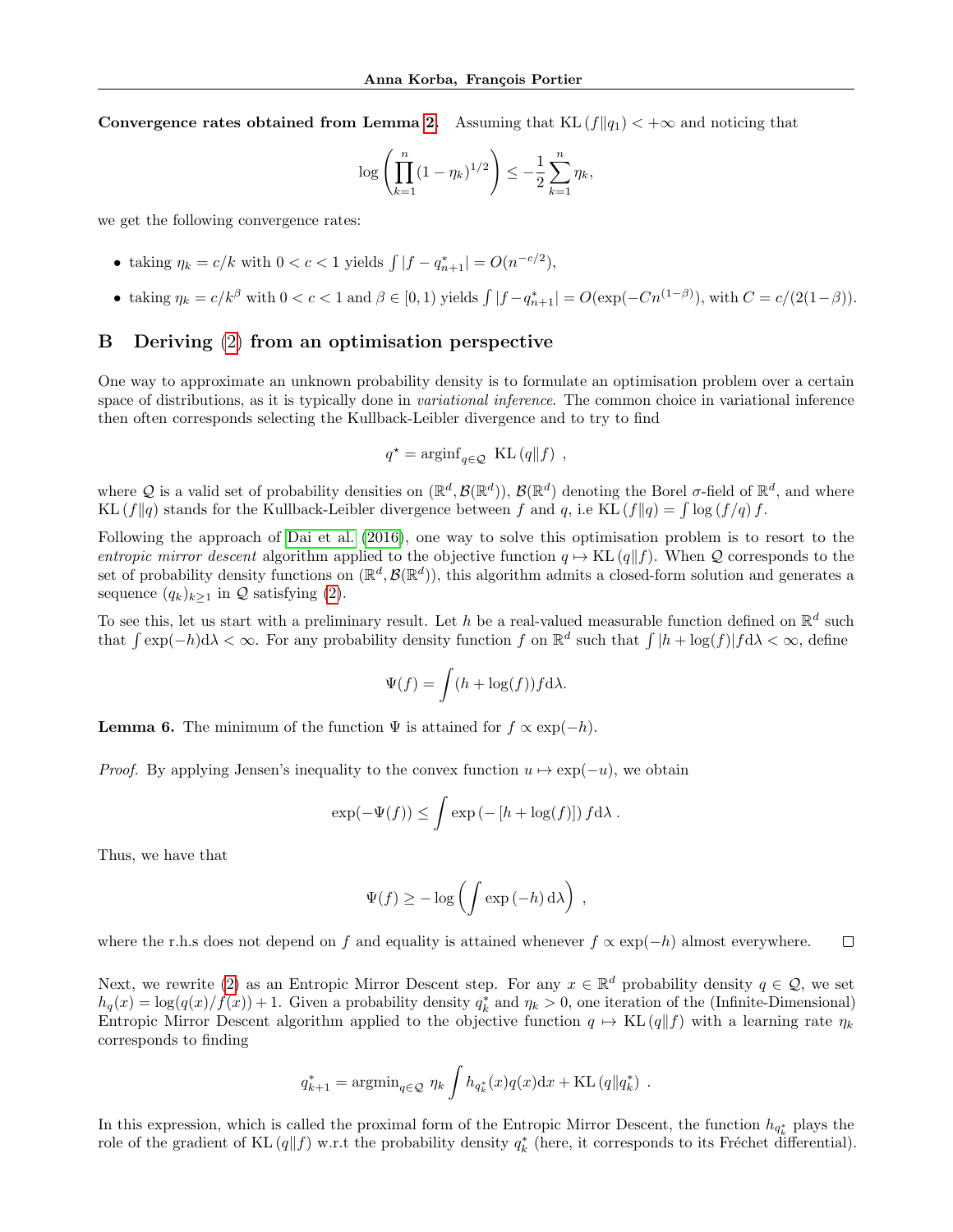Based on the previous paragraph, we deduce that if Q corresponds to the set of probability density functions on  $(\mathbb{R}^d, \mathcal{B}(\mathbb{R}^d))$ , then

$$
q_{k+1}^* = \frac{q_k^*(x)e^{-\eta_k h_{q_k^*}(x)}}{\int q_k^*(x')e^{-\eta_k h_{q_k^*}(x')}dx'} \propto f^{\eta_k}(x)q_k^*(x)^{1-\eta_k},
$$

that is, we recover [\(2\)](#page-2-1).

Under minimal assumptions, the convergence towards  $f$  can be established with a known convergence rate for an appropriate choice of learning policy  $(\eta_k)_{k\geq 1}$ .

<span id="page-13-0"></span>**Lemma 7.** Let  $(\eta_k)_{k\geq 1}$  be a sequence of positive learning rates and let Q be set of probability density functions on  $(\mathbb{R}^d, \mathcal{B}(\mathbb{R}^d))$ . Let  $q_1 \in \mathcal{Q}$  and let the sequence  $(q_k^*)_{k\geq 1}$  be defined by [\(2\)](#page-2-1). Assume that  $x \mapsto h_q(x)$  is bounded by a positive constant L for all  $x \in \mathbb{R}^d$  and  $q \in \mathcal{Q}$ . Then, for all  $n \in \mathbb{N}^*$ , we have

$$
\text{KL}\left(\sum_{k=1}^n \frac{\eta_k q_k^*}{\sum_{k'=1}^n \eta_{k'}} \middle\| f\right) \le \frac{\sum_{k=1}^n \eta_k^2 L^2 / 2}{\sum_{k=1}^n \eta_k} + \frac{\text{KL}\left(f \| q_1\right)}{\sum_{k=1}^n \eta_k}.
$$

In particular, taking  $\eta_k = c_0/\sqrt{k}$  with  $c_0 > 0$  yields an  $O(\log(n)/\sqrt{n})$  convergence rate. If the total number of iterations n is known in advance, setting  $\eta_k = c_0/\sqrt{n}$  for all  $k = 1...n$  with  $c_0 > 0$  yields an  $O(1/\sqrt{n})$  convergence rate.

The proof of this result can be adapted from [\(Bubeck, 2015,](#page-8-16) Theorem 4.2). It is provided here for the sake of completeness.

*Proof.* For all  $k \geq 1$ , set  $\Delta_k = KL(q_k^*||f)$ . By convexity of the function  $u \mapsto u \log u$ , we have

$$
\Delta_k = \int \log \left( \frac{q_k^*(x)}{f(x)} \right) q_k^*(x) dx
$$
  
\n
$$
\leq \int \left[ \log \left( \frac{q_k^*(x)}{f(x)} \right) + 1 \right] (q_k^*(x) - f(x)) dx,
$$
  
\n
$$
= \int h_{q_k^*}(x) (q_k^*(x) - f(x)) dx.
$$

Since the integral of any constant w.r.t  $q_k^* - f$  is null, we deduce

$$
\eta_k \Delta_k \leq \int \log \left( \frac{q_k^*(x)}{q_{k+1}^*(x)} \right) (q_k^*(x) - f(x)) dx
$$
  
\n
$$
= \int \log \left( \frac{q_k^*(x)}{q_{k+1}^*(x)} \right) q_k^*(x) dx - \int \log \left( \frac{q_k^*(x)}{q_{k+1}^*(x)} \right) f(x) dx
$$
  
\n
$$
= \int \log \left( \frac{q_k^*(x)}{q_{k+1}^*(x)} \right) (q_k^*(x) - q_{k+1}^*(x)) dx - \text{KL} (q_{k+1}^* || q_k^*)
$$
  
\n
$$
+ \left[ \text{KL} (f || q_k^*) - \text{KL} (f || q_{k+1}^*) \right]
$$

Let us consider the first term of the r.h.s. of the latter inequality. We have that

$$
\int \log \left( \frac{q_k^*(x)}{q_{k+1}^*(x)} \right) (q_k^*(x) - q_{k+1}^*(x)) dx = \eta_k \int h_{q_k^*}(x) (q_k^*(x) - q_{k+1}^*(x)) dx
$$
  

$$
\leq \eta_k L \int |q_k^* - q_{k+1}^*|.
$$

since by assumption  $h_{q_k^*}$  is bounded by L. Additionally, we have by Pinsker's inequality that

$$
-\mathrm{KL}(q_{k+1}^*||q_k^*) \leq -\frac{1}{2}\left(\int|q_k^*-q_{k+1}^*|\right)^2.
$$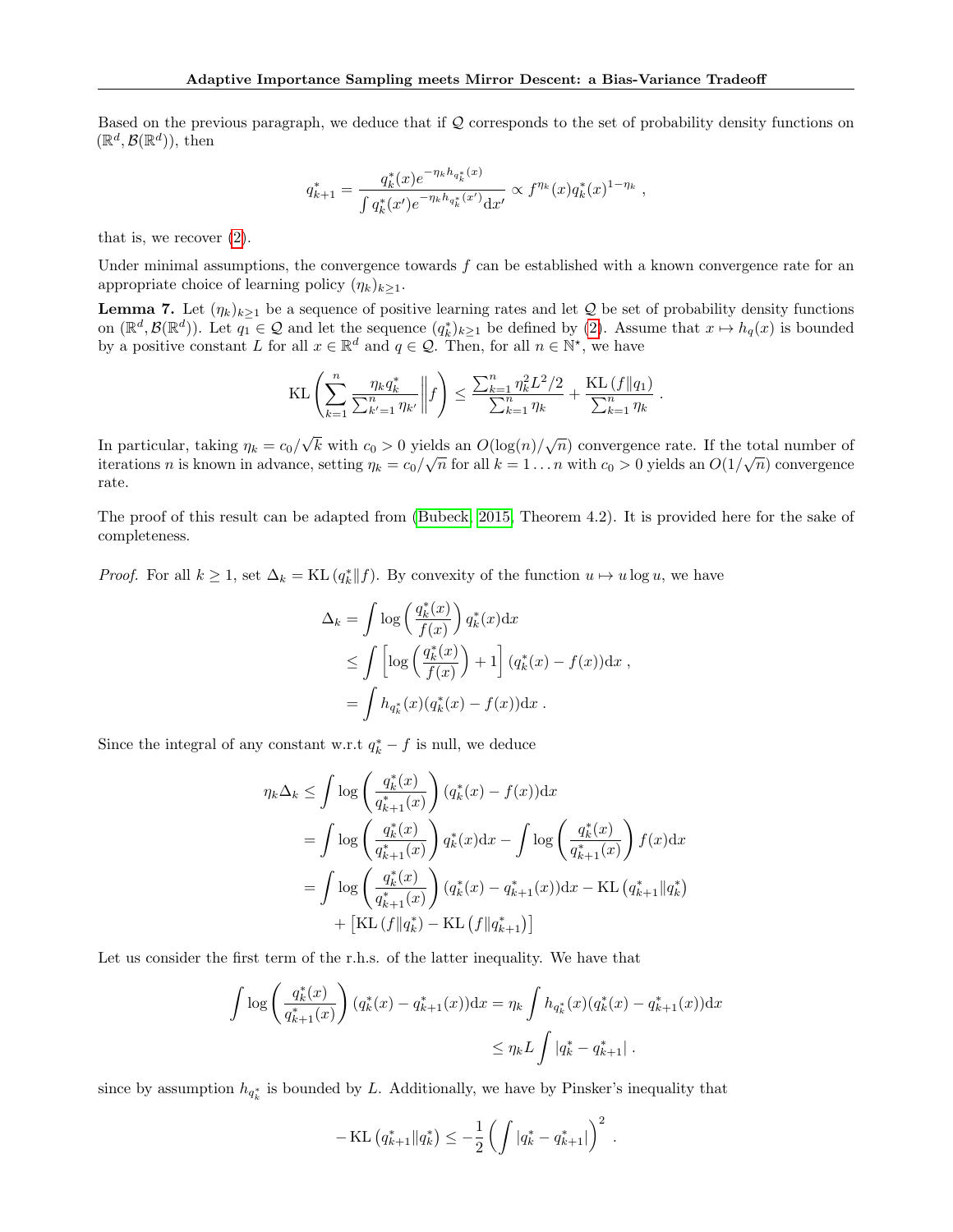Now combining with the fact that  $\eta_k La - a^2/2 \leq (\eta_k L)^2/2$  for all  $a \geq 0$ , we get:

$$
\int \log \left( \frac{q_k^*(x)}{q_{k+1}^*(x)} \right) (q_k^*(x) - q_{k+1}^*(x)) dx - \text{KL} \left( q_{k+1}^* \| q_k^* \right) \le \frac{(\eta_k L)^2}{2}
$$

and as a consequence we deduce

$$
\eta_k \Delta_k \le \frac{(\eta_k L)^2}{2} + \left[ \text{KL} \left( f \| q_k^* \right) - \text{KL} \left( f \| q_{k+1}^* \right) \right] \; .
$$

Finally, as we recognize a telescoping sum in the right-hand side, we have

$$
\sum_{k=1}^{n} \eta_k \Delta_k \le \sum_{k=1}^{n} \eta_k^2 L^2 / 2 + \text{KL} \left( f \| q_1 \right)
$$

that is, by convexity of the mapping  $q \mapsto KL (q||f)$ ,

$$
KL\left(\sum_{k=1}^{n} \frac{\eta_k q_k^*}{\sum_{k'=1}^{n} \eta_{k'}} \middle\| f\right) - KL(f||f) \le \frac{\sum_{k=1}^{n} \eta_k^2 L^2 / 2}{\sum_{k=1}^{n} \eta_k} + \frac{KL(f||q_1)}{\sum_{k=1}^{n} \eta_k}
$$

Then, notice that taking  $\eta_k = \eta_0/\sqrt{k}$  with  $\eta_0 > 0$  yields an  $O(\log(n)/\sqrt{n})$  convergence rate and that setting  $\eta_k = \eta_0 / \sqrt{n}$  for all  $k = 1 ... n$  yields an  $O(1/\sqrt{n})$  convergence rate.  $\Box$ 

## <span id="page-14-0"></span>C Proof of Proposition [3](#page-4-7)

The proof is organized in three parts. First we provide high-level results related to Freedman's inequality for martingales. Then we provide some intermediary technical results, and finally we conclude with the proof of Proposition [3.](#page-4-7)

#### C.1 Bernstein inequalities for martingale processes

<span id="page-14-1"></span>The two following propositions can be found in [Delyon and Portier \(2021\)](#page-8-9). **Proposition 8.** Let  $(\Omega, \mathcal{F}, (\mathcal{F}_k)_{k>1}, \mathbb{P})$  be a filtered space. Let  $(Y_k)_{1\leq k\leq n}$  be real valued random variables such that

$$
\mathbb{E}[Y_k|\mathcal{F}_{k-1}] = 0, \text{ for all } k = 1, \ldots, n.
$$

Then, for all  $t \geq 0$  and all  $v, m > 0$ ,

$$
\mathbb{P}\Bigg( \Big|\sum_{k=1}^n Y_k\Big| \geq t, \, \max_{k=1,\ldots,n} |Y_k| \leq m, \, \sum_{k=1}^n \mathbb{E}[Y_k^2 | \mathcal{F}_{k-1}] \leq v \Bigg) \leq 2 \exp\left(-\frac{t^2}{2(v+tm/3)}\right) \, .
$$

<span id="page-14-2"></span>**Proposition 9.** Let  $(0, \mathcal{F}, (\mathcal{F}_k)_{k\geq 1}, \mathbb{P})$  be a filtered space. Let  $(Y_k)_{k\geq 1}$  be a sequence of real valued stochastic processes defined on  $\mathbb{R}^d$ , adapted to  $(\mathcal{F}_k)_{k\geq 1}$ , such that for any  $x \in \mathbb{R}^{\overline{d}}$ ,

$$
\mathbb{E}[Y_k(x)|\mathcal{F}_{k-1}] = 0, \text{ for all } k \ge 1.
$$

Consider  $\epsilon > 0$  and let  $(\tilde{Y}_k)_{k\geq 1}$  be another  $(\mathcal{F}_k)_{k\geq 1}$ -adapted sequence of nonnegative stochastic processes defined on  $\mathbb{R}^d$  such that for all  $k \geq 1$  and  $x \in \mathbb{R}^d$ 

$$
\sup_{\|y\| \leq \epsilon} |Y_k(x+y) - Y_k(x)| \leq \tilde{Y}_k(x) .
$$

Let  $n \geq 1$  and assume that for some  $A \geq 0$  and some set  $\Omega_1 \subset \Omega$ , there exist  $m, v, \tau \in \mathbb{R}^+$  such that for all  $\omega \in \Omega_1$ and  $||x|| \leq A$ ,

$$
\max_{k=1,\dots,n} |Y_k(x)| \le m \tag{10}
$$

$$
\sum_{k=1}^{n} \mathbb{E}\left[Y_k(x)^2 | \mathcal{F}_{k-1}\right] \le v \tag{11}
$$

$$
\sum_{k=1}^{n} \mathbb{E}\big[\tilde{Y}_k(x)|\mathcal{F}_{k-1}\big] \leq \tau \tag{12}
$$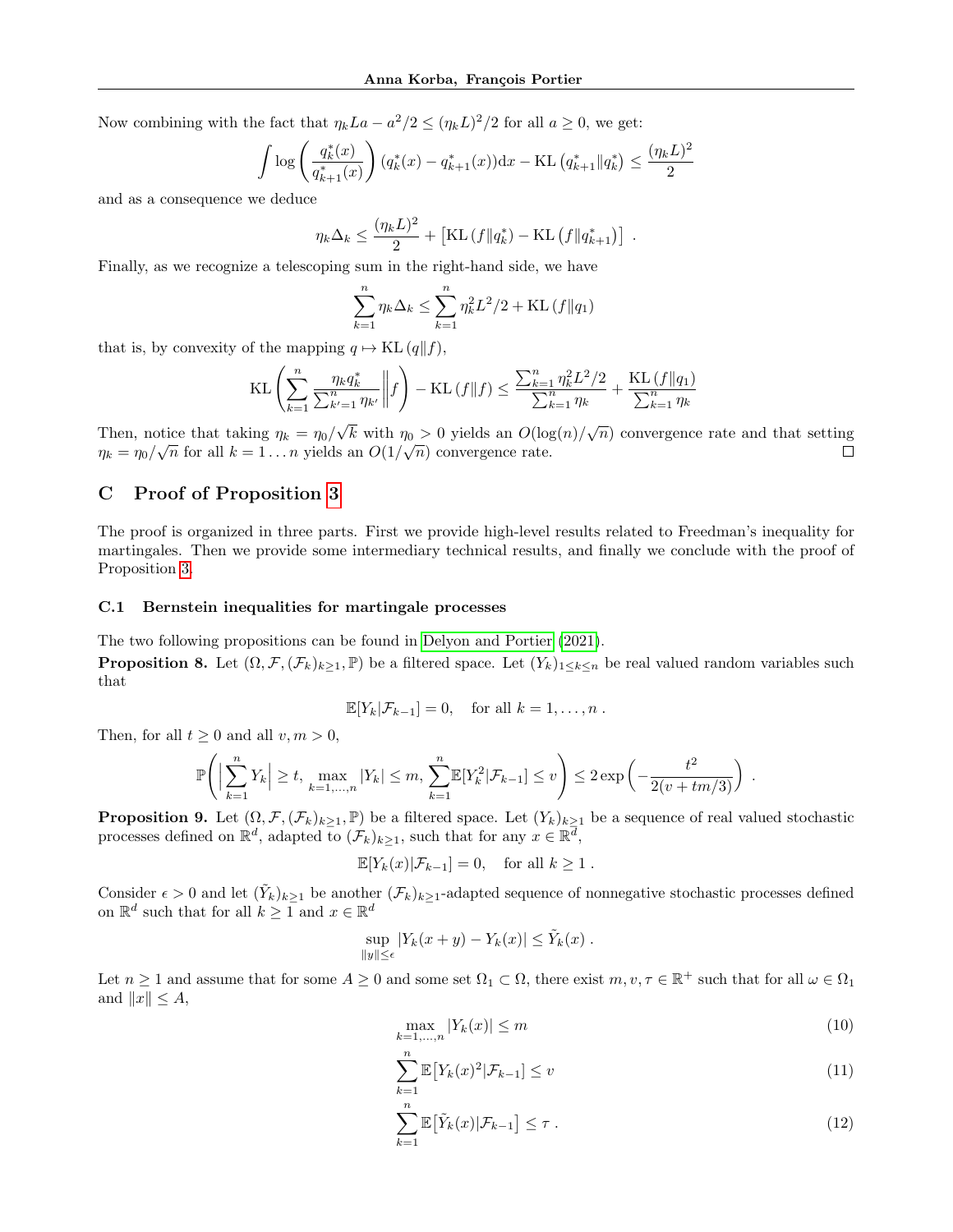Then, for all  $t > 0$ ,

$$
\mathbb{P}\Big(\sup_{\|x\|\leq A}\big|\sum_{k=1}^nY_k(x)\big|>t+\tau,\Omega_1\Big)\leq 4(1+2A/\varepsilon)^d\exp\left(-\frac{t^2}{8(\tilde{v}+2mt/3)}\right)\;,
$$

with  $\tilde{v} = \max(v, 2m\tau)$ .

Recall also that the *predictable quadratic variation* [Bercu et al. \(2015\)](#page-8-12) of a martingale  $\sum_{k=1}^{n} \beta_k$  is given by

$$
\sum_{k=1}^{n} \mathbb{E}[\beta_k^2 | \mathcal{F}_{k-1}].
$$

This quantity is important as it appears as an essential factor in the Bernstein inequalities above. In particular, the predictable quadratic variation of the function  $M_n$  defined in [\(7\)](#page-3-5) can be found in Proposition [10](#page-15-0) below.

<span id="page-15-0"></span>**Proposition 10.** Suppose that the kernel function  $K : \mathbb{R}^d \to \mathbb{R}^+$  is bounded. For  $n \geq 1$ , let  $\mathcal{F}_n = \sigma(X_1, \ldots, X_n)$ be the  $\sigma$ -algebra generated by the random variables  $X_1, \ldots, X_n$ , and  $\mathcal{F}_0 = \emptyset$ . Then, for each  $x \in \mathbb{R}^d$ ,  $(nM_n(x))_{n\geq 1}$  is a  $(\mathcal{F}_n)_{n\geq 1}$ -martingale with predictable quadratic variation  $\sum_{k=1}^n V_{\eta_k,h_n}(x)$  where  $V_{\eta,h}(x)$  $\int K_h(x-y)^2 f^{2\eta}(y) q^{1-2\eta}(y) dy - f \star K_h(x)^2$ .

*Proof.* Because  $q_k$  is positive on  $\mathbb{R}^d$  and  $\mathcal{F}_k$ -measurable,

$$
\mathbb{E}[W_k^{\eta_k} K_{h_n}(x - X_k) | \mathcal{F}_{k-1}] = \int f^{\eta_k}(y) q_{k-1}^{1-\eta_k}(y) K_{h_n}(x - y) = (f^{\eta_k} q_{k-1}^{1-\eta_k}) \star K_{h_n}(x).
$$

The formula for the predictable quadratic variation follows in the same way.

#### C.2 Technical results

We start with some notation.

**Notation.** Recall from Section [3.2](#page-3-3) that for all  $n \ge 1$  and all  $x \in \mathbb{R}^d$ ,

$$
f_n(x) = \frac{N_n(x)}{D_n}
$$
  
\n
$$
N_n(x) = n^{-1} \sum_{k=1}^n W_k^{\eta_k} K_{h_n}(x - X_k)
$$
  
\n
$$
D_n = n^{-1} \sum_{k=1}^n W_k^{\eta_k}.
$$

In addition, for all  $k \ge 1$  and all  $x \in \mathbb{R}^d$ , we introduce

$$
\tilde{f}_k(x) = f^{\eta_k}(x) q_{k-1}^{1-\eta_k}(x), \nZ_k^{(1)}(x) = W_k^{\eta_k} K_{h_k}(x - X_k) - (\tilde{f}_k \star K_{h_k})(x), \nZ_k^{(2)} = W_k^{\eta_k} - \int \tilde{f}_k.
$$

<span id="page-15-2"></span>The three following propositions focus on convergence results for  $Z_k^{(1)}$  $\mathbf{z}_k^{(1)}$  and  $\mathbf{Z}_k^{(2)}$  $\frac{1}{k}$ . **Proposition 11.** Under  $(A_1)$  $(A_1)$  $(A_1)$  and  $(A_2)$  we have that almost-surely,

$$
\forall k = 1, \dots, n, \qquad 0 \le W_k^{\eta_k} \le (c\lambda_n)^{-1}
$$

*Proof.* Note that by definition of  $q_k$  in [\(3\)](#page-2-4) combined with  $(\mathbf{A}_2)$  $(\mathbf{A}_2)$  $(\mathbf{A}_2)$ , we have that for all  $k = 1, ..., n$  and all  $x \in \mathbb{R}^d$ ,

<span id="page-15-1"></span>
$$
q_k(x) \ge \lambda_k q_0(x) \ge \lambda_k cf(x) . \tag{13}
$$

.

<span id="page-15-3"></span>[A](#page-3-2)s a consequence,  $0 \leq W_k \leq 1/(c\lambda_{k-1}) \leq 1/(c\lambda_n)$  using that  $(\lambda_k)_{k\geq 1}$  is nonincreasing under  $(\mathbf{A}_1)$ . Note also that [\(13\)](#page-15-1) implies that  $\lambda_n \in (0,1/c]$ . Thus, we can write, for all  $k = 1, \ldots, n$ ,  $(c\lambda_n)^{-\eta_k} \leq (c\lambda_n)^{-1}$ , which yields the stated result. $\Box$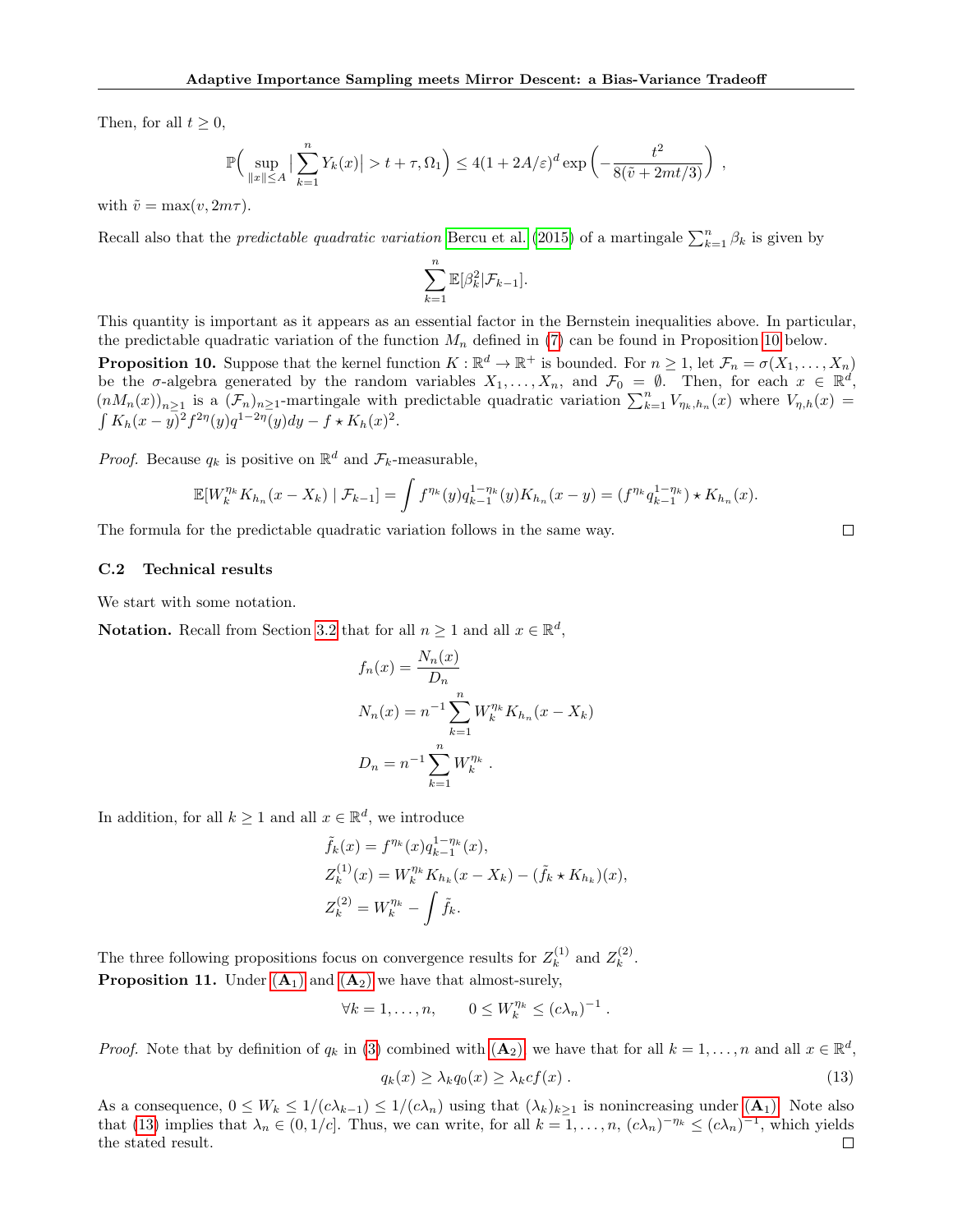**Proposition 12.** Under  $(A_1)$  $(A_1)$  $(A_1)$  and  $(A_2)$  we have that almost-surely

<span id="page-16-0"></span>
$$
n^{-1} \sum_{k=1}^{n} Z_k^{(2)} = O\left(\sqrt{\frac{\log(n)}{n\lambda_n}}\right).
$$

*Proof.* We first show that without loss of generality, we can derive the proof assuming that the sequence  $(\eta_k)_{k\geq 1}$ is valued in  $(1/2, 1]$ . From Proposition [11,](#page-15-2) it is easy to see that for all  $k = 1, \ldots, n$ ,

$$
|Z_k^{(2)}| = |W_k^{\eta_k} - \mathbb{E}[W_k^{\eta_k} | \mathcal{F}_{k-1}]| \le (c\lambda_n)^{-1} . \tag{14}
$$

Since the sequence  $(\eta_k)_{k>1}$  goes to 1 under [A](#page-3-2)ssumption  $(A_1)(iii)$ , there is an integer  $k_0 \ge 1$  such that  $\eta_k \in (1/2, 1]$ for all  $k > k_0$ . Hence, whenever  $n > k_0$ , we have

$$
\sum_{k=1}^{n} Z_k^{(2)} = \sum_{k=1}^{k_0} Z_k^{(2)} + \sum_{k=k_0+1}^{n} Z_k^{(2)}.
$$

By [\(14\)](#page-16-0), the first term is bounded by  $k_0/(c\lambda_{k_0})$  and hence has a negligible contribution in the bound we need to establish. The only term that matters is then the second one. Hence, from now on we assume that  $(\eta_k)_{k\geq 1}$  is valued in (1/2, 1]. The goal will be to apply Proposition [8](#page-14-1) to  $Y_k(x) = Z_k^{(2)}$  $\chi_k^{(2)}(x)$ . Using that  $0 < 2\eta_k - 1 \leq 1$  and Proposition [11,](#page-15-2) we can write

$$
\mathbb{E}[Z_k^{(2)2} | \mathcal{F}_{k-1}] \leq \mathbb{E}[f(X_k)/q_{k-1}(X_k))^{2\eta_k} | \mathcal{F}_{k-1}]
$$
  
=  $\int f(x)^{2\eta_k} q_{k-1}(x)^{1-2\eta_k} dx$   
=  $\int (f(x)/q_{k-1}(x))^{2\eta_k-1} f(x) dx$   
 $\leq (1/(c\lambda_{k-1}))^{2\eta_k-1}$   
 $\leq (1/(c\lambda_n))^{2\eta_k-1}$   
 $\leq (c\lambda_n)^{-1}.$ 

It follows that

$$
\sum_{k=1}^{n} \mathbb{E}[Z_k^{(2)2} | \mathcal{F}_{k-1}] \le n(c\lambda_n)^{-1}.
$$

Consequently, and using [\(14\)](#page-16-0), we can apply Proposition [8](#page-14-1) with  $m = (c\lambda_n)^{-1}$ ,  $v = n(c\lambda_n)^{-1}$  and we get that for all n large enough such that  $\log(n)/(n\lambda_n) \leq c$ ; this is made possible by  $(\mathbf{A}_1)$  $(\mathbf{A}_1)$  $(\mathbf{A}_1)$ ; and all  $\gamma \geq 9$ ,

$$
\mathbb{P}\left(\left|\sum_{k=1}^{n} Z_{k}^{(2)}\right| \geq \sqrt{\gamma(c\lambda_{n})^{-1}n\log(n)}\right) \leq 2\exp\left(-\frac{\gamma n\log(n)}{2(n+\sqrt{\gamma(c\lambda_{n})^{-1}n\log(n)}/3)}\right)
$$
  

$$
\leq 2\exp\left(-\frac{\gamma}{2(1+\sqrt{\gamma}/3)}\log(n)\right)
$$
  

$$
= 2\exp\left(-\frac{\sqrt{\gamma}}{2}\frac{\sqrt{\gamma}}{1+\sqrt{\gamma}/3}\log(n)\right)
$$
  

$$
\leq 2\exp\left(-\frac{9}{4}\log(n)\right)
$$
  

$$
\leq 2\exp(-2\log(n)) = 2n^{-2},
$$

<span id="page-16-1"></span>which series is convergent. We obtain the desired result by invoking the Borel-Cantelli lemma.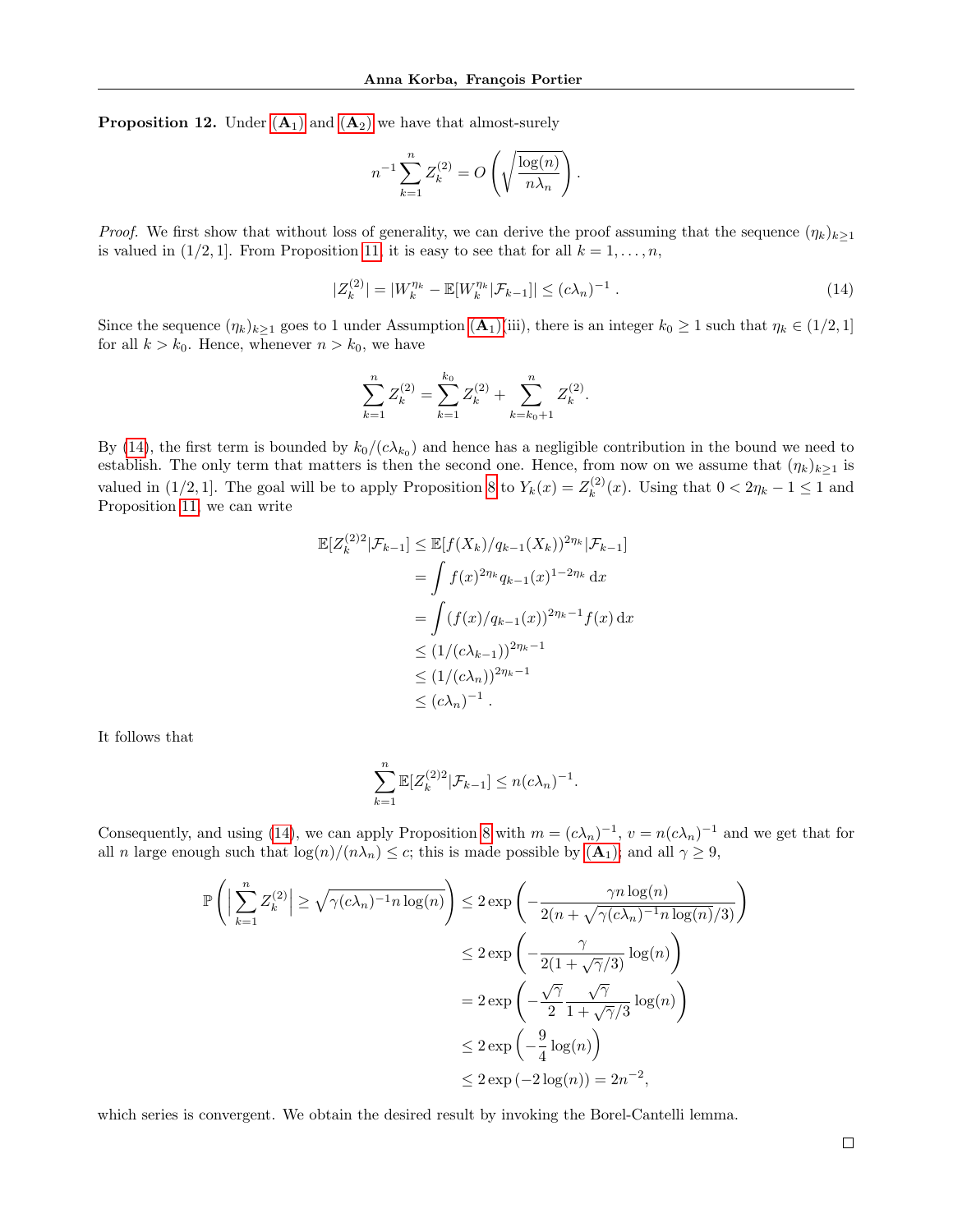**Proposition 13.** Under  $(A_1)$  $(A_1)$  $(A_1)$ ,  $(A_2)$ ,  $(A_3)$  and  $(A_4)$ , we have that for any  $r > 0$ ,

$$
\sup_{\|x\| \le n^r} \left| n^{-1} \sum_{k=1}^n Z_k^{(1)}(x) \right| = O\left(\sqrt{\frac{\log(n)}{nh_n^d \lambda_n}}\right).
$$

*Proof.* Using similar arguments as in the beginning of the proof of Proposition [12,](#page-15-3) we can assume that  $(\eta_k)_{k>1}$  is valued in (1/2, 1]. The proof consists in applying Proposition [9](#page-14-2) to  $Y_k(x) = Z_k^{(1)}$  $\binom{1}{k}(x)$  that is

$$
Y_k(x) = W_k^{\eta_k} K_{h_n}(x - X_k) - \mathbb{E}[W_k^{\eta_k} K_{h_n}(x - X_k)|\mathcal{F}_{k-1}].
$$

In the next few lines, we derive the quantities m, v,  $\tau$  that appear in Proposition [9.](#page-14-2) Under [A](#page-4-2)ssumption (A<sub>4</sub>) combined with Proposition [11,](#page-15-2) we have that

$$
|Y_k(x)| \le \frac{K_{\infty}}{c\lambda_n h_n^d}.
$$

The previous bound corresponds to  $m$  in Proposition [9.](#page-14-2) Moreover, using Proposition [11,](#page-15-2)

$$
\mathbb{E}[Y_k(x)^2|\mathcal{F}_{k-1}] \le \mathbb{E}[W_k^{2\eta_k} K_{h_n}(x - X_k)^2|\mathcal{F}_{k-1}]
$$
  
\n
$$
= h_n^{-2d} \int \left(\frac{f(y)}{q_{k-1}(y)}\right)^{2\eta_k - 1} f(y)K((x - y)/h_n)^2 dy
$$
  
\n
$$
\le h_n^{-2d} (1/(c\lambda_{k-1}))^{2\eta_k - 1} \int f(y)K((x - y)/h_n)^2 dy
$$
  
\n
$$
= h_n^{-d} (1/(c\lambda_n))^{2\eta_k - 1} \int f(x - h_n u)K(u)^2 du
$$
  
\n
$$
\le h_n^{-d} (c\lambda_n)^{-1} UK_{\infty}
$$

where we used a variable change  $u = (x - y)/h_n$  in the penultimate inequality, and the last inequality results from [A](#page-4-1)ssumption  $(A_4)$ ,  $0 < 2\eta_k - 1 \leq 1$ , and Assumption  $(A_3)$ .

Hence, we get

$$
\sum_{k=1}^n \mathbb{E}[Y_k(x)^2 | \mathcal{F}_{k-1}] \le nh_n^{-d} (c\lambda_n)^{-1} U K_\infty.
$$

The previous bound corresponds to v in Proposition [9.](#page-14-2) Under  $(A_4)$  $(A_4)$  $(A_4)$ ,  $|K_h(x+y-X_k)-K_h(x-X_k)| \leq L_K ||y/h|| h^{-d}$ and it holds that for all  $||y|| \leq \epsilon$ ,

$$
|Y_k(x + y) - Y_k(x)| \le (W_k^{\eta_k} + \mathbb{E}[W_k^{\eta_k} | \mathcal{F}_{k-1}]) L_K \epsilon h_n^{-d-1}.
$$

The l.h.s. of the previous inequality corresponds to  $\tilde{Y}_k(x)$  in Proposition [9.](#page-14-2) We have

$$
\sum_{k=1}^{n} \mathbb{E}[\tilde{Y}_k(x)|\mathcal{F}_{k-1}] \leq 2nL_K \epsilon h_n^{-d-1}.
$$

where we have used that  $\mathbb{E}[W_k^{\eta_k}|\mathcal{F}_{k-1}] \leq 1$ .

Taking  $\epsilon = h_n^{d+1}/n$ , the value for  $\tau$  in Proposition [9](#page-14-2) is  $2L_K$ . Let us now summarize the different factors taken to apply Proposition [9:](#page-14-2)

$$
m = \frac{K_{\infty}}{c\lambda_n h_n^d}
$$
  
\n
$$
v = nh_n^{-d} (c\lambda_n)^{-1} UK_{\infty}
$$
  
\n
$$
\tau = 2L_K
$$
  
\n
$$
\tilde{v} = \max(v, 2m\tau) \le C \max(n/(\lambda_n h_n^d), \lambda_n^{-1} h_n^{-d}) = C_n/(\lambda_n h_n^d)
$$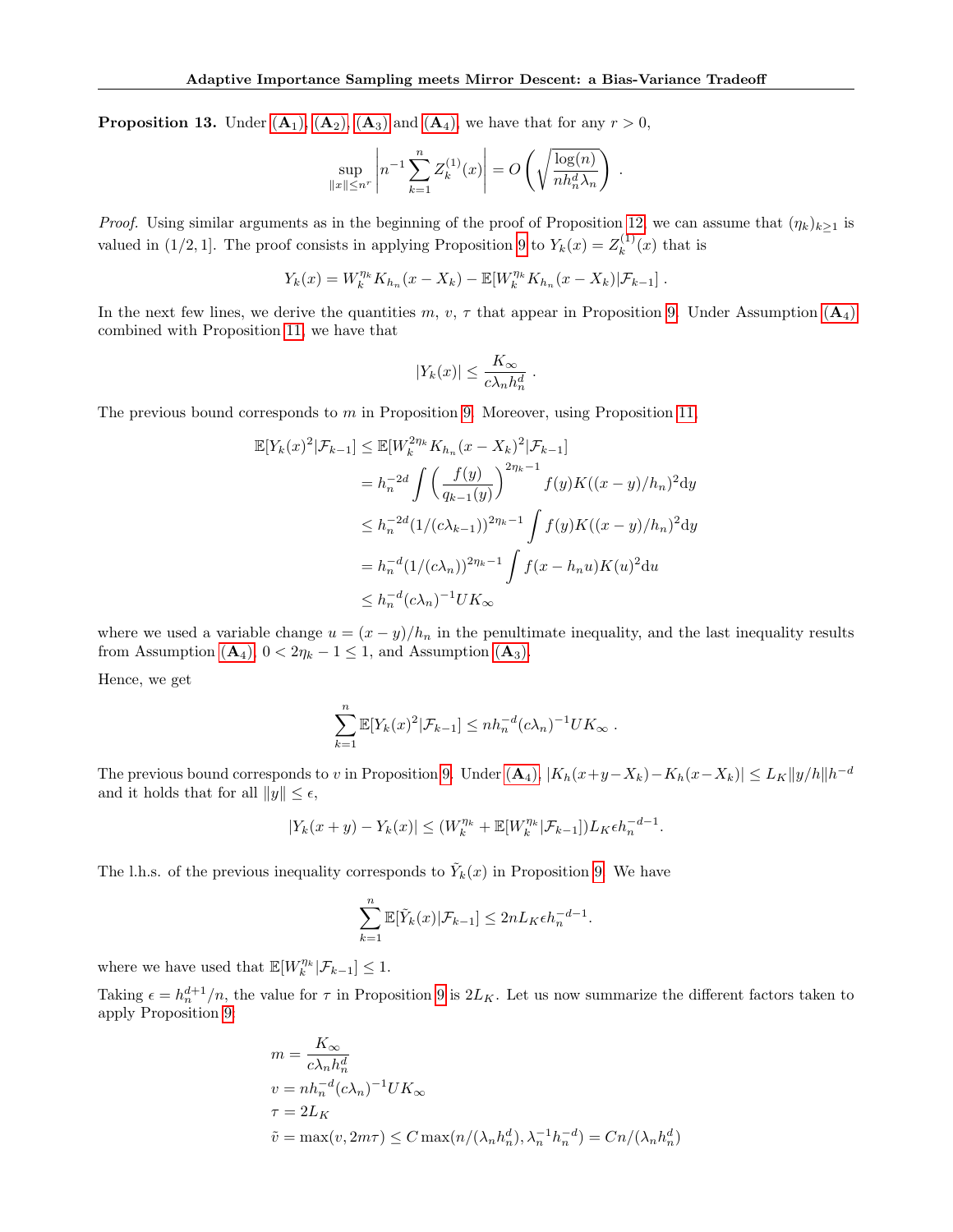where C is a positive constant. Let  $\gamma > 1$ . We have, taking  $t = \sqrt{\gamma n \log(n)/(h_n^d \lambda_n)}$ ,  $A = n^r$  and  $\Omega_1 = \Omega$ , for n large enough  $(t \geq \tau \text{ and } \tilde{v}\sqrt{\gamma} \geq 2mt/3$ ; this is made possible by  $(A_1)$  $(A_1)$  $(A_1)$ ),

$$
\mathbb{P}\Big(\sup_{\|x\| \le n^r} \left| \sum_{k=1}^n Y_k(x) \right| > 2t \Big) \le \mathbb{P}\Big(\sup_{\|x\| \le n^r} \left| \sum_{k=1}^n Y_k(x) \right| > t + \tau \Big) \\
\le 4(1 + 2n^{r+1}/h_n^{d+1})^d \exp\left(-\frac{t^2}{8(1 + \sqrt{\gamma})\tilde{v}}\right) \\
\le 4(1 + 2n^{r+1}/h_n^{d+1})^d \exp\left(-\frac{\gamma \log(n)}{16C}\right)
$$

The last inequality holds because  $\gamma > 1$ . It remains to choose  $\gamma$  large enough in order to ensure the summability condition in the Borel Cantelli lemma. П

#### C.3 End of the proof of Proposition [3](#page-4-7)

Since  $f_n(x) = N_n(x)/D_n$  for all  $n \ge 1$  and all  $x \in \mathbb{R}^d$ , it is enough to show that  $|D_n - 1| = o(1)$ , and  $\sup_{\|x\| \leq n^r} |N_n(x) - f(x)| = o(1)$ . Both results are obtained independently, starting with  $D_n$ .

**Proof for**  $D_n$ . First note that for all  $n \geq 1$ , we can write the following decomposition for  $D_n$ 

$$
D_n = n^{-1} \sum_{k=1}^n \int \tilde{f}_k + n^{-1} \sum_{k=1}^n Z_k^{(2)}.
$$

Furthermore, under  $(A_1)$  $(A_1)$  $(A_1)$  and  $(A_2)$ , Proposition [12](#page-15-3) implies that the second term of the r.h.s. is  $O(\sqrt{\log(n)/(n\lambda_n)})$ almost surely. Hence, by  $(\mathbf{A}_1)$  $(\mathbf{A}_1)$  $(\mathbf{A}_1)$  the sequence  $(D_n)_{n\geq 1}$  converges to 1 as soon as  $(n^{-1}\sum_{k=1}^n \int \tilde{f}_k)_{n\geq 1}$  does. By the Cesaro lemma, this will be a consequence of having proven that  $(\int \tilde{f}_k)_{k\geq 1}$  goes to 1, which is what we set out to do next. For all  $k \ge 1$ , Jensen's inequality yields  $\int \tilde{f}_k \le 1$  and setting  $\lambda_0 = 1$ , we deduce using  $(\mathbf{A}_2)$  $(\mathbf{A}_2)$  $(\mathbf{A}_2)$  that

$$
\int \tilde{f}_k = \int f^{\eta_k} q_{k-1}^{1-\eta_k} \geq \lambda_{k-1}^{1-\eta_k} \int f^{\eta_k} q_0^{1-\eta_k} \geq (\lambda_{k-1}c)^{1-\eta_k}
$$

.

Thus,  $(\int \tilde{f}_k)_{k\geq 1}$  goes to 1 under  $(\mathbf{A}_1)$  $(\mathbf{A}_1)$  $(\mathbf{A}_1)$  and we can conclude that  $(D_n)_{n\geq 1}$  converges to 1.

**Proof for**  $N_n$ . For the numerator  $N_n$ , we follow a similar approach except that we need to deal with some convolution operator. For all  $n \geq 1$  and all  $x \in \mathbb{R}^d$ , we can write

$$
N_n(x) = n^{-1} \sum_{k=1}^n (\tilde{f}_k \star K_{h_n})(x) + n^{-1} \sum_{k=1}^n Z_k^{(1)},
$$

where given  $r > 0$ , the second term of the r.h.s is  $O(\sqrt{\log(n)/(nh_n^d\lambda_n)})$  as a consequence of Proposition [13.](#page-16-1) To treat the first term, use  $(\mathbf{A}_2)$  $(\mathbf{A}_2)$  $(\mathbf{A}_2)$  and  $(\mathbf{A}_4)$ , to obtain that for all  $x \in \mathbb{R}^d$ ,

$$
\lambda_k cf(x) \le q_k(x) \le h_k^{-d} K_\infty + U_{q_0} := h_k^{-d} C,
$$

for some  $C > 0$ . It follows that

$$
\left(n^{-1}\sum_{k=1}^{n}f_k^-\right) \star K_{h_n}(x) \le n^{-1}\sum_{k=1}^{n}(\tilde{f}_k \star K_{h_n})(x) \le \left(n^{-1}\sum_{k=1}^{n}f_k^+\right) \star K_{h_n}(x)
$$

with  $f_k^-(x) = f(x)(c\lambda_k)^{1-\eta_k}$  and  $f_k^+(x) = f(x)^{\eta_k} (h_k^{-d}C)^{1-\eta_k}$ .

It remains to show that the previous lower and upper bounds converge to f uniformly. For  $1 \le p \le +\infty$ , let  $\|\cdot\|_p$  denote the  $L_p(\lambda)$ -norm. Using that  $\|g \star \tilde{g}\|_{\infty} \leq \|g\|_{\infty} \|\tilde{g}\|_1$ , we find, for all collection of bounded functions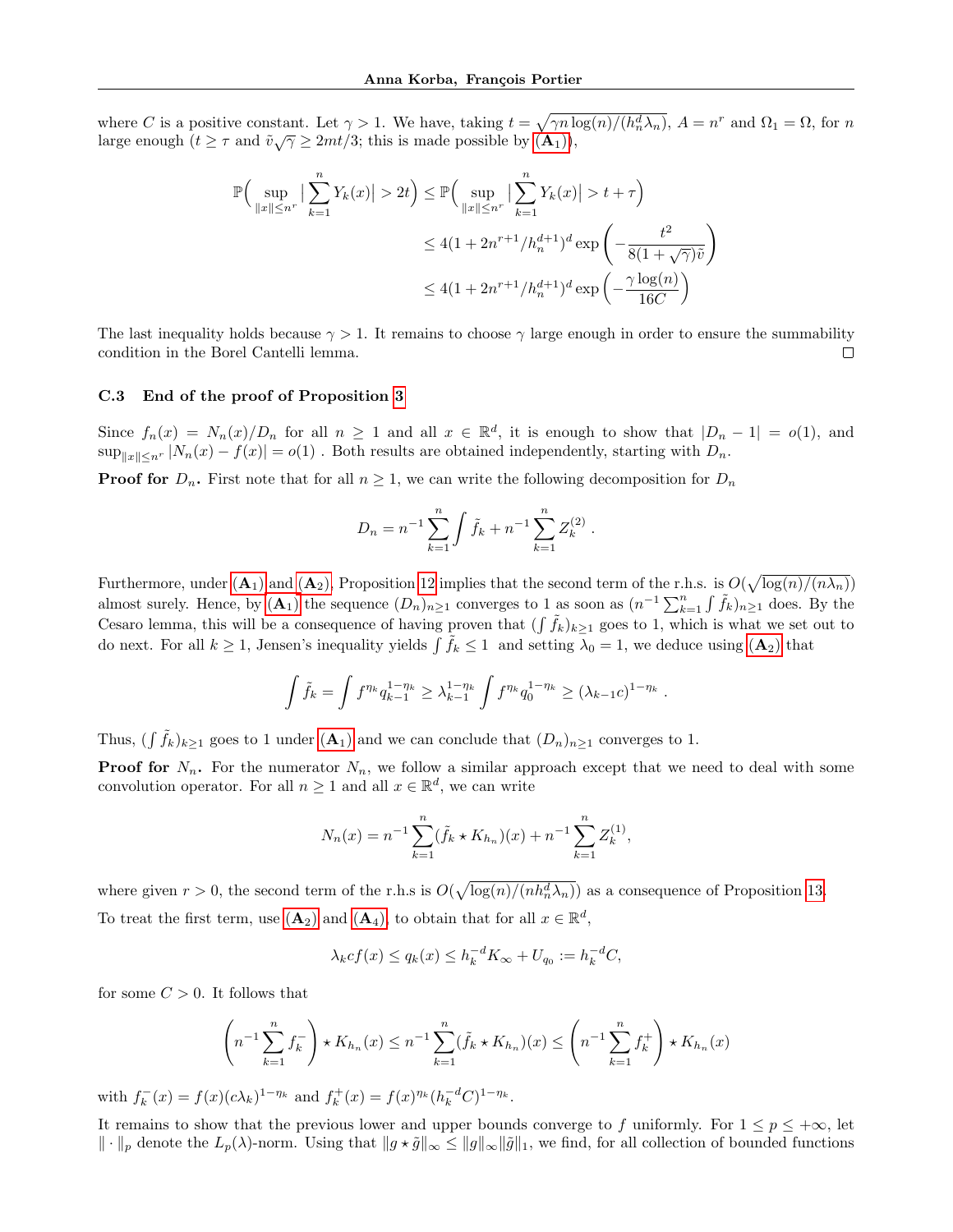$(g_1, \ldots, g_n),$ 

$$
\left| \left( n^{-1} \sum_{k=1}^{n} g_k \right) \star K_{h_n}(x) - f(x) \right| \le \left| \left( n^{-1} \sum_{k=1}^{n} (g_k - f) \right) \star K_{h_n}(x) \right| + \left| f \star K_{h_n}(x) - f(x) \right|
$$
  

$$
\le \| n^{-1} \sum_{k=1}^{n} (g_k - f) \|_{\infty} \| K_{h_n} \|_1 + \| f \star K_{h_n} - f \|_{\infty}
$$
  

$$
\le n^{-1} \sum_{k=1}^{n} \| g_k - f \|_{\infty} + \| f \star K_{h_n} - f \|_{\infty}
$$

Hence, in virtue of the Cesaro lemma, the fact that  $f_k^-$  and  $f_k^+$  both converge uniformly to f enables to conclude that the first term in the latter upper bound goes to 0. The fact that  $|| f \star K_{h_n} - f ||_{\infty}$  goes to 0 is an easy consequence of  $(A_4)$  $(A_4)$  $(A_4)$ .

 $\Box$ 

<span id="page-19-0"></span>**Remark 5.** Notice that in the latter proof, a different bandwith  $h_k$  for each point  $X_k$ ,  $k = 1, \ldots, n$  could have been set (instead of  $h_k = h_n$  for all k). Indeed, in the latter inequalities, the term  $|| f * K_{h_n} - f||_{\infty}$  would be replaced by  $1/n \sum_{k=1}^{n} ||f \star K_{h_k} - f||_{\infty}$ , which also goes to 0 by the Cesaro Lemma as soon as  $||f \star K_{h_n} - f||_{\infty}$ goes to 0 .

## <span id="page-19-1"></span>D Proof of Proposition [4](#page-4-8)

For the sake of completeness, we first recall the following basic lemma (whose proof can be found in [\(Peel et al.,](#page-9-27) [2010,](#page-9-27) Lemma 1)).

<span id="page-19-4"></span>**Lemma 14.** Let X be a random variable and let  $a, b > 0$ ,  $c, d \ge 0$  be such that

$$
\forall t > 0 , \quad \mathbb{P}(X \ge t) \le a \exp\left(-\frac{bt^2}{c+dt}\right) .
$$

Then, with probability at least  $1 - \delta$ ,

$$
|X| \le \sqrt{\frac{c}{b} \ln \frac{a}{\delta}} + \frac{d}{b} \ln \frac{a}{\delta} \;.
$$

The proof of Proposition [4](#page-4-8) is an easy consequence of the following Lemma.

**Lemma 15.** Under  $(A_1)$  $(A_1)$  $(A_1)$ ,  $(A_2)$ ,  $(A_5)$  and  $(A_6)$ , there exists  $s_0 \in \mathbb{N}$  large enough such that

<span id="page-19-5"></span><span id="page-19-2"></span>
$$
\sup_{\|x\|>n^{s_0}} f_n(x) = o(1), \ a.s \ , \tag{15}
$$

<span id="page-19-3"></span>
$$
\sup_{\|x\|>n^{s_0}} f(x) = o(1) . \tag{16}
$$

*Proof.* We start with [\(15\)](#page-19-2). Let  $n \geq 1$  and set  $A = n^{s_0}/2$  with  $s_0 \in \mathbb{N}$ . For all  $x \in \mathbb{R}^d$ , we have the following decomposition

$$
f_n(x) = \sum_{k=1}^n W_{n,k}^{(\eta_k)} K_{h_n}(x - X_k) \mathbb{I}_{\{\|X_k\| \le A\}} + \sum_{k=1}^n W_{n,k}^{(\eta_k)} K_{h_n}(x - X_k) \mathbb{I}_{\{\|X_k\| > A\}}.
$$
 (17)

Our goal is to prove that for  $s_0$  large enough, both terms on the r.h.s of [\(17\)](#page-19-3) go to 0. We start by studying the first term of the r.h.s.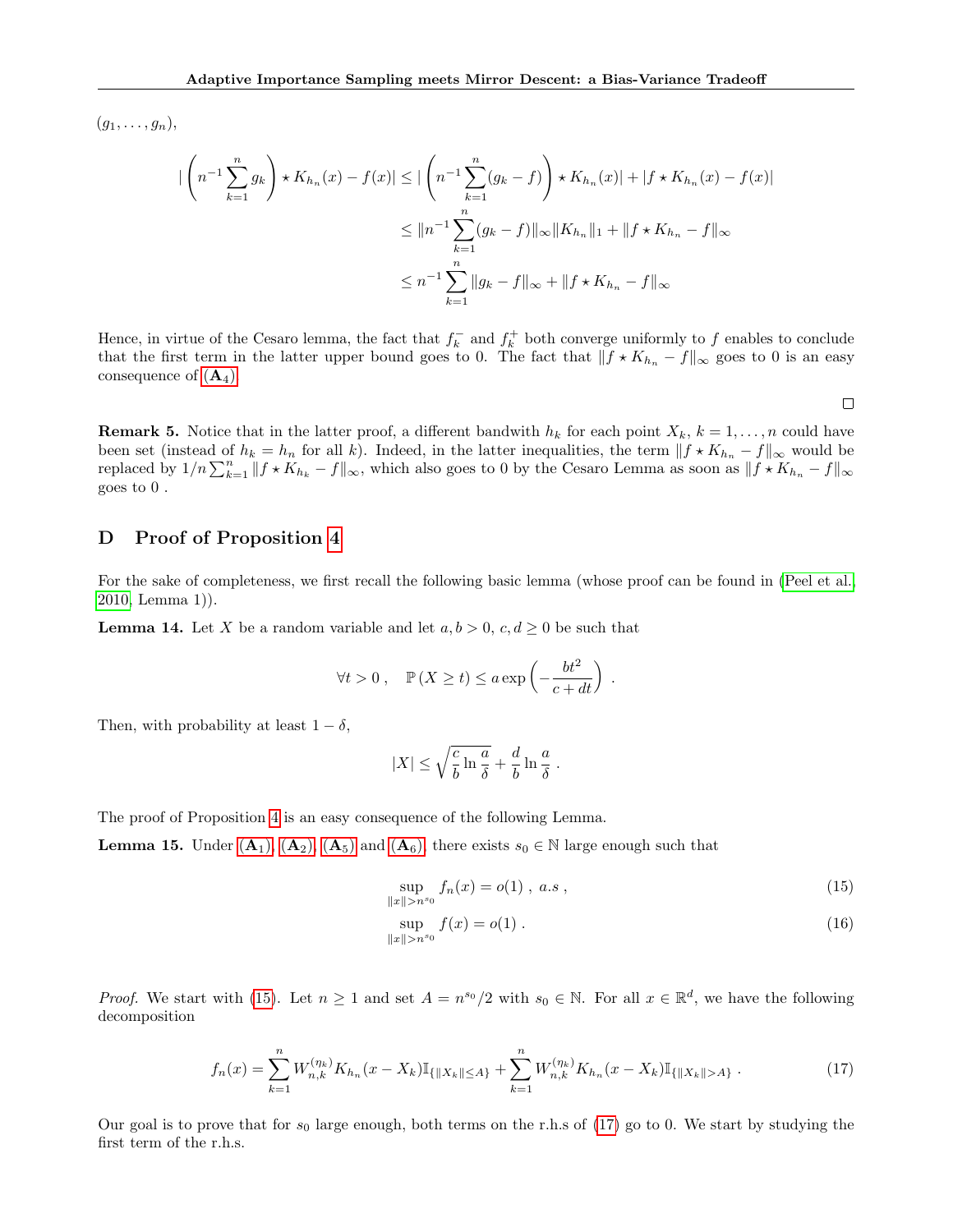(i) Proof for the first term of the r.h.s of [\(17\)](#page-19-3). For any  $||x|| > n^{s_0}$ , we can write

$$
\sum_{k=1}^{n} W_{n,k}^{(\eta_k)} K_{h_n}(x - X_k) \mathbb{I}_{\{|X_k\| \le A\}} \le \sup_{\|y\| \le A} K_{h_n}(x - y)
$$
\n
$$
\le C_K h_n^{-d} \sup_{\|y\| \le A, \|x\| > n^{s_0}} (1 + \|x - y\|/h_n)^{-r_K}
$$
\n
$$
\le C_K h_n^{-d} \sup_{\|y\| \le A, \|x\| > n^{s_0}} (1 + \|x - y\|/h_1)^{-r_K}
$$
\n
$$
\le C_K h_n^{-d} (1 + n^{s_0}/(2h_1))^{-r_K},
$$

where the last inequality follows from the fact that for all  $x, y \in \mathbb{R}^d$ ,  $|||x|| - ||y||| \le ||x - y||$ . We can then ensure that the previous term goes to 0 by letting  $s_0$  be large enough.

(ii) Proof for the second term of the r.h.s of [\(17\)](#page-19-3). For the second term of the r.h.s, we have

$$
\sum_{k=1}^{n} W_{n,k}^{(\eta_k)} K_{h_n}(x - X_k) \mathbb{I}_{\{\|X_k\| > A\}} = \left(\sum_{k=1}^{n} W_k^{\eta_k}\right)^{-1} \sum_{k=1}^{n} W_k^{\eta_k} K_{h_n}(x - X_k) \mathbb{I}_{\{\|X_k\| > A\}} \n\le \left(\sum_{k=1}^{n} W_k^{\eta_k}\right)^{-1} K_{\infty} h_n^{-d} \sum_{k=1}^{n} W_k^{\eta_k} \mathbb{I}_{\{\|X_k\| > A\}},
$$
\n(18)

and we are thus interested in studying the r.h.s of [\(18\)](#page-20-0). A first remark is that using Proposition [12,](#page-15-3) we obtain that almost surely

<span id="page-20-2"></span><span id="page-20-0"></span>
$$
\left(\sum_{k=1}^{n} W_k^{\eta_k}\right)^{-1} = n^{-1}(1+o(1))^{-1}.
$$
\n(19)

We now move on to the study of  $\sum_{k=1}^n W_k^{\eta_k} \mathbb{I}_{\{|X_k\|>A\}}$  in [\(18\)](#page-20-0). To do so, for all  $k \geq 1$ , let us define  $p_k(A)$  $\mathbb{E}[W_k^{\eta_k}\mathbb{I}_{\{\|X_k\|>A\}}|\mathcal{F}_{k-1}]$  and  $Z_k^{(3)}$  $k_k^{(3)}(A) = W_k^{\eta_k} \mathbb{I}_{\{|X_k\| > A\}} - p_k(A)$  so that

$$
\sum_{k=1}^n W_k^{\eta_k} \mathbb{I}_{\{\|X_k\|>A\}} = \sum_{k=1}^n Z_k^{(3)}(A) + \sum_{k=1}^n p_k(A) .
$$

Then, for all  $k \geq 1$ , using Jensen inequality, it holds that

$$
p_k(A) = \int_{\|x\|>A} f(x)^{\eta_k} q_{k-1}(x)^{1-\eta_k} dx
$$
  
= 
$$
\int q_{k-1} (f(x) \mathbb{I}_{\|x\|>A} / q_{k-1}(x))^{\eta_k} dx
$$
  

$$
\leq \left( \int f(x) \mathbb{I}_{\|x\|>A} dx \right)^{\eta_k}
$$
  
= 
$$
p(A)^{\eta_k},
$$

with  $p(A) := \int_{\|x\| > A} f(x) dx$  $p(A) := \int_{\|x\| > A} f(x) dx$  $p(A) := \int_{\|x\| > A} f(x) dx$ . Using  $(A_1)$ , we deduce that there exists a constant  $\eta_0 = \inf_{n \geq 1} \eta_n \in (0, 1]$  such that

<span id="page-20-1"></span>
$$
\sum_{k=1}^n p_k(A) \leq np(A)^{\eta_0} .
$$

Furthermore, under  $(A_5)$  $(A_5)$  $(A_5)$ , Markov's inequality yields

<span id="page-20-3"></span>
$$
p(A) \le A^{-\delta} \int \|x\|^{\delta} f(x) dx \tag{20}
$$

and as a consequence, we obtain

$$
\sum_{k=1}^{n} p_k(A) \le nA^{-\delta \eta_0} \left( \int \|x\|^{\delta} f(x) \, \mathrm{d} x \right)^{\eta_0} \,. \tag{21}
$$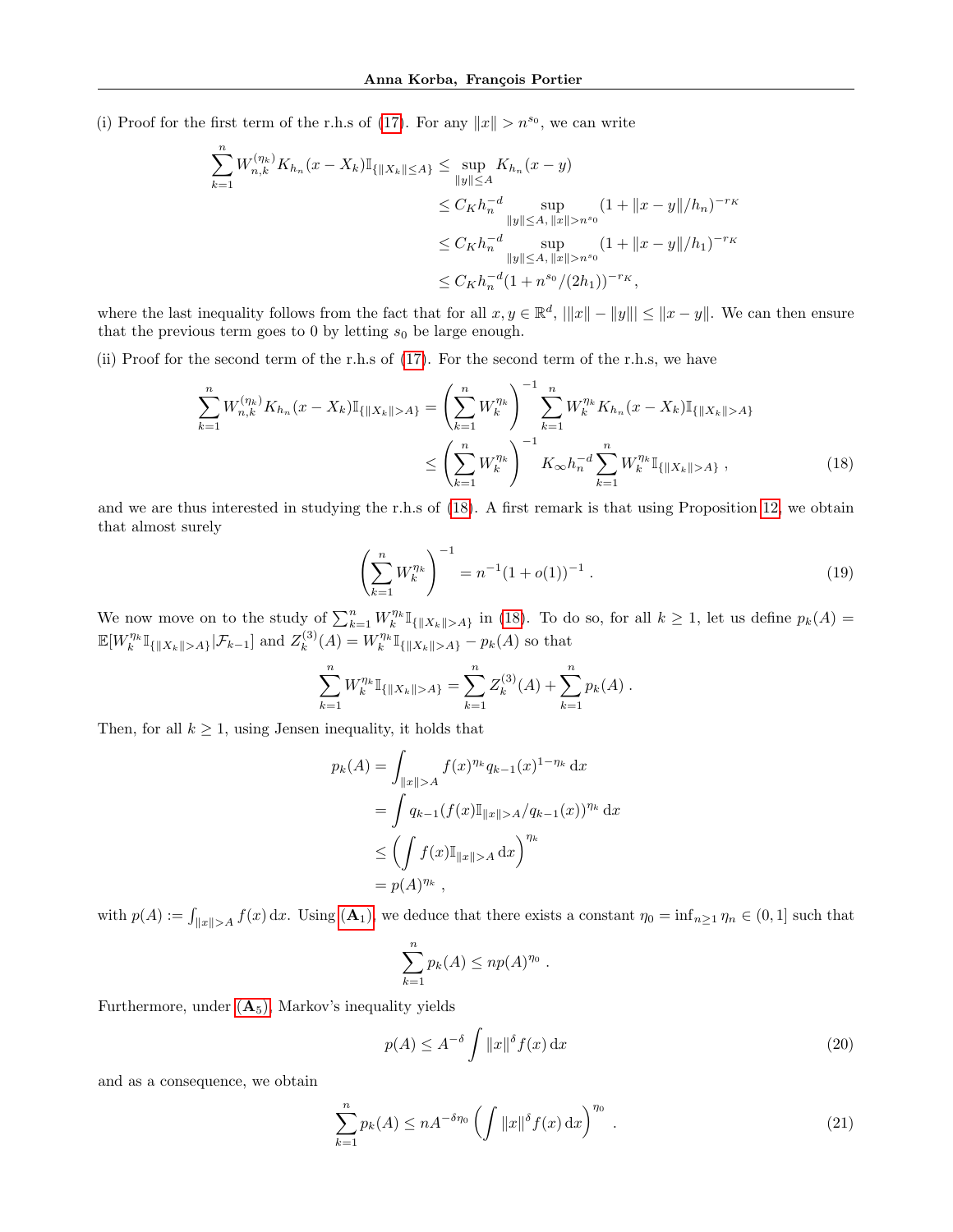Additionally, observe that  $\sum_{k=1}^{n} Z_k^{(3)}$  $k^{(0)}(A)$  is a sum of martingale increments so our next step will be to apply Proposition [8.](#page-14-1) For this purpose, note that under  $(\mathbf{A}_2)$  $(\mathbf{A}_2)$  $(\mathbf{A}_2)$  and  $(\mathbf{A}_5)$ , we can write for all  $k = 1, \ldots, n$ ,

<span id="page-21-0"></span>
$$
W_k \leq \lambda_{k-1}^{-1} C_0 (1 + \|X_k\|^{\delta})^{-1} \leq \lambda_n^{-1} C_0 (1 + \|X_k\|^{\delta})^{-1}
$$

for some constant  $C_0 \geq 1$ . Then it holds that

$$
|Z_k^{(3)}(A)| \le \lambda_n^{-\eta_k} C_0^{\eta_k} \sup_{\|x\| > A} (1 + \|x\|^\delta)^{-\eta_k} \le \lambda_n^{-1} C_0 (1 + A^\delta)^{-\eta_0} \le C_0 \lambda_n^{-1} A^{-\delta \eta_0} \,. \tag{22}
$$

We now treat the two case  $k \geq k_0$  and  $k < k_0$  separately.

• When  $k \geq k_0$  (such that  $0 < 2\eta_k - 1 \leq 1$ ), we can write

$$
\mathbb{E}[Z_k^{(3)}(A)^2 | \mathcal{F}_{k-1}] \leq \mathbb{E}[(f(X_k)/q_{k-1}(X_k))^{2\eta_k} \mathbb{I}_{\{\|X_k\|>A\}} | \mathcal{F}_{k-1}]
$$
  
\n
$$
= \int_{\|x\|>A} f(x)^{2\eta_k} q_{k-1}(x)^{1-2\eta_k} dx
$$
  
\n
$$
= \int_{\|x\|>A} (f(x)/q_{k-1}(x))^{2\eta_k-1} f(x) dx
$$
  
\n
$$
\leq (1/(c\lambda_{k-1}))^{2\eta_k-1} p(A)
$$
  
\n
$$
\leq (c\lambda_n)^{-1} p(A)
$$
  
\n
$$
\leq (c\lambda_n)^{-1} A^{-\delta} \int \|x\|^{\delta} f(x) dx.
$$

where we have used [\(20\)](#page-20-1) in the last inequality.

• When  $k < k_0$ , we have  $\mathbb{E}[Z_k^{(3)}]$  $\binom{3}{k}(A)^2|\mathcal{F}_{k-1}|\leq MA^{-\eta_0\delta}$  for some constant  $M>0$  that can be deduced from the almost sure bound [\(22\)](#page-21-0) given just before.

It follows that, when *n* is large enough, for all  $k = 1, \ldots, n$ ,

$$
\mathbb{E}[Z_k^{(3)}(A)^2 | \mathcal{F}_{k-1}] \le (c\lambda_n)^{-1} A^{-\eta_0 \delta} \int ||x||^{\delta} f(x) dx.
$$

and therefore,

$$
\sum_{k=1}^n \mathbb{E}[Z_k^{(3)}(A)^2 | \mathcal{F}_{k-1}] \le n(c\lambda_n)^{-1} A^{-\eta_0 \delta} \int ||x||^{\delta} f(x) dx.
$$

Consequently, we can apply Proposition [8](#page-14-1) with  $m = C_0 \lambda_n^{-1} A^{-\eta_0 \delta}$ ,  $v = n(c\lambda_n)^{-1} A^{-\eta_0 \delta} \int ||x||^{\delta} f(x) dx$  and we obtain that for all  $t > 0$ 

$$
\mathbb{P}\Bigg(\Big|\sum_{k=1}^n Z_k^{(3)}(A)\Big|\ge t\Bigg)\le 2\exp\left(-\frac{t^2}{2(\nu+tm/3)}\right)
$$

Inverting this inequality using Lemma [14,](#page-19-4) we get that, with probability  $1 - 1/n^2$ ,

$$
\left| \sum_{k=1}^{n} Z_k^{(3)}(A) \right| \le \sqrt{4v \log(2n)} + (2m/3) \log(2n)
$$
  
=  $\sqrt{4n(c\lambda_n)^{-1} A^{-\eta_0 \delta} \left( \int ||x||^{\delta} f(x) dx \right) \log(2n)} + (2/3) C_0 \lambda_n^{-1} A^{-\eta_0 \delta} \log(2n).$  (23)

<span id="page-21-1"></span>.

Invoking the Borel-Cantelli lemma we obtain that the previous bound is an almost sure rate.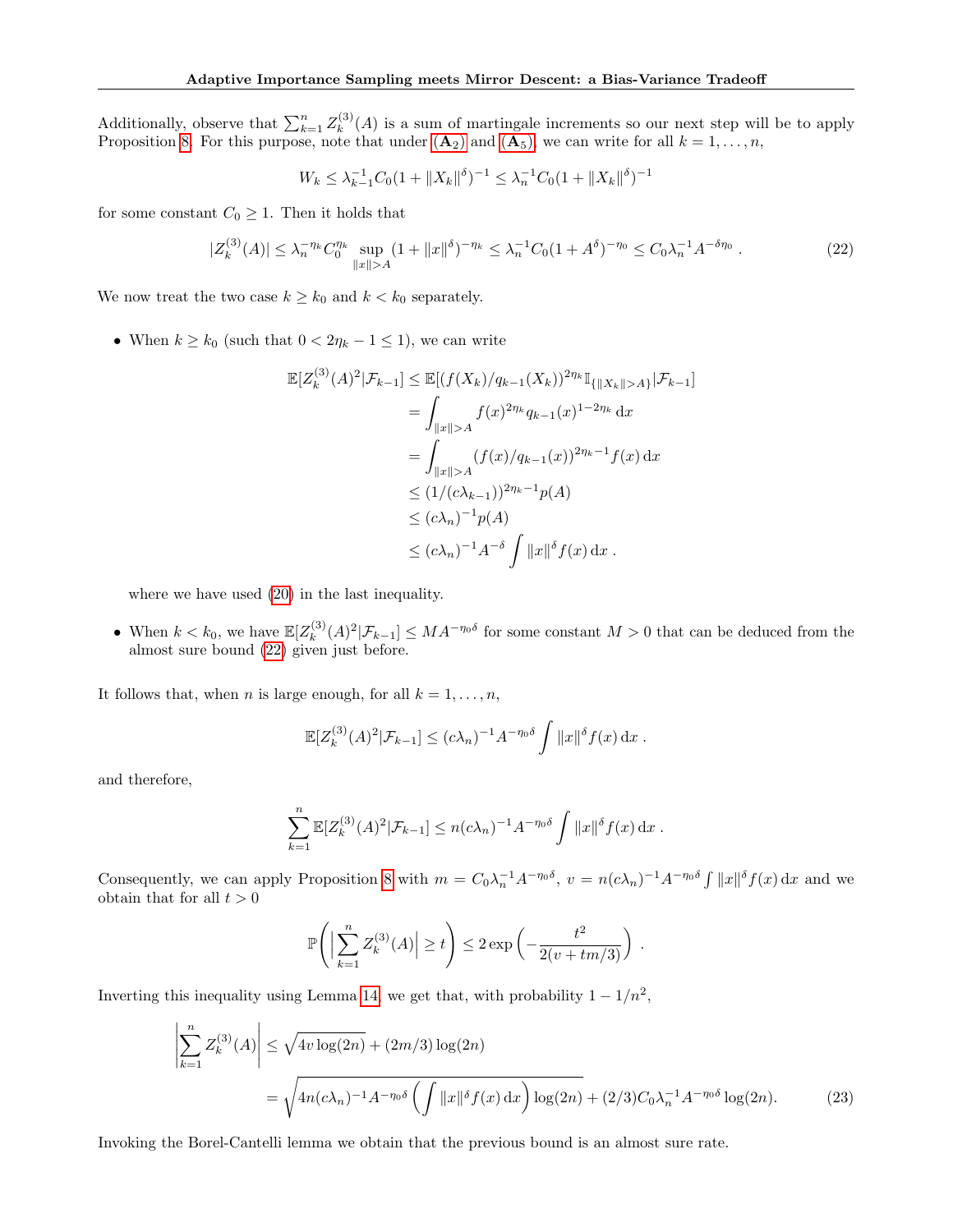Putting together [\(19\)](#page-20-2), [\(21\)](#page-20-3) and [\(23\)](#page-21-1) in [\(18\)](#page-20-0), we obtain the almost-sure bound

$$
\left| \sum_{k=1}^{n} W_{n,k}^{(\eta_k)} K_{h_n}(x - X_k) \mathbb{I}_{\{\|X_k\| > A\}} \right|
$$
  
=  $O\left( n^{-1} h_n^{-d} \left( \sqrt{n A^{-\eta_0 \delta} \lambda_n^{-1} \log(2n)} + (A^{-\eta_0 \delta} \lambda_n)^{-1} \log(2n) + n A^{-\eta_0 \delta} \right) \right).$ 

We easily obtain that the previous bound goes to 0 provided that  $s_0$  is large enough, which concludes the proof of  $(15).$  $(15).$ 

As for [\(16\)](#page-19-5), notice that by  $(\mathbf{A}_5)$  $(\mathbf{A}_5)$  $(\mathbf{A}_5)$ , for all  $||x|| > n^{s_0}$ 

$$
f(x) \le \frac{c^{-1}q_0(x)}{1 + ||x||^{\delta}} \le \frac{c^{-1}q_0(x)}{1 + n^{s_0\delta}} \le \frac{c^{-1}||q_0||_{\infty}}{1 + n^{s_0\delta}}
$$

The previous upper bound does not depend on x and goes to 0 as  $n \to \infty$ .

<span id="page-22-1"></span>

## <span id="page-22-0"></span>E Proof of Proposition [5](#page-5-1)

Proof. We start by proving (i) and (ii).

Proof of (i) and (ii). First note that for our choice of  $\mathbb P$  and  $\mathbb Q$ , we can write

$$
D_1(\mathbb{P}||\mathbb{Q}) = \sum_{\ell=1}^{m_k} W_{k,\ell} \log \left( \frac{W_{k,\ell}}{1/m_k} \right) = \sum_{\ell=1}^{m_k} W_{k,\ell} \log (W_{k,\ell}) + \log (m_k)
$$
  

$$
\leq \sum_{\ell=1}^{m_k} W_{k,\ell} (W_{k,\ell} - 1) + \log (m_k)
$$

where we have used that  $\log(x) \leq x - 1$  for  $x > 0$ . Thus, we have that

$$
D_1(\mathbb{P}||\mathbb{Q}) \le \log(m_k). \tag{24}
$$

.

In addition, [\(van Erven and Harremoes, 2014,](#page-10-5) Theorem 3) implies that for all  $\alpha \in [0,1]$ 

$$
0 \leq D_{\alpha}(\mathbb{P}||\mathbb{Q}) \leq D_1(\mathbb{P}||\mathbb{Q})
$$

where equality is reached if and only if  $\mathbb{P} = \mathbb{Q}$ . Now combining with [\(24\)](#page-22-1) and by definition of  $\eta_{k,\alpha}$  in [\(8\)](#page-5-0), we deduce that for all  $\alpha \in [0,1],$ 

<span id="page-22-2"></span>
$$
0\leq \eta_{k,1}\leq \eta_{k,\alpha}\leq 1,
$$

and that  $\eta_{k,\alpha} = 1$  if and only if  $\mathbb{P} = \mathbb{Q}$ .

Proof of (iii). A first remark is that thanks to (ii), it is enough to prove that  $\lim_{k\to\infty}\eta_{k,1}=1$  in  $L_1$  to obtain that for all  $\alpha \in [0,1]$ ,  $\lim_{k\to\infty} \eta_{k,\alpha} = 1$  in  $L_1$ , that is  $\lim_{k\to\infty} \mathbb{E}[|\eta_{k,\alpha} - 1|] = 0$ .

Since that for all  $k \geq 1$ ,

$$
\eta_{k,1} = 1 - \frac{D_1(\mathbb{P}||\mathbb{Q})}{\log(m)} = -\frac{\sum_{\ell=1}^m W_{k,\ell} \log(W_{k,\ell})}{\log(m)}
$$

the proof is concluded if we can prove that, in  $L_1$ 

$$
\lim_{k \to \infty} \sum_{\ell=1}^{m} W_{k,\ell} \log(W_{k,\ell}) = -\log(m) \tag{25}
$$

To see this, let us define the two maps  $g_1$  :  $(w_1,\ldots,w_m) \mapsto \sum_{\ell=1}^m w_\ell \log(w_\ell)$  and  $g_2$  :  $(w_1,\ldots,w_m) \mapsto$  $\left(\sum_{\ell'=1}^m w'_\ell\right)^{-1}(w_1,\ldots,w_m)$ . Observe then that the map  $g_1$  is a continuous transformation (defined on the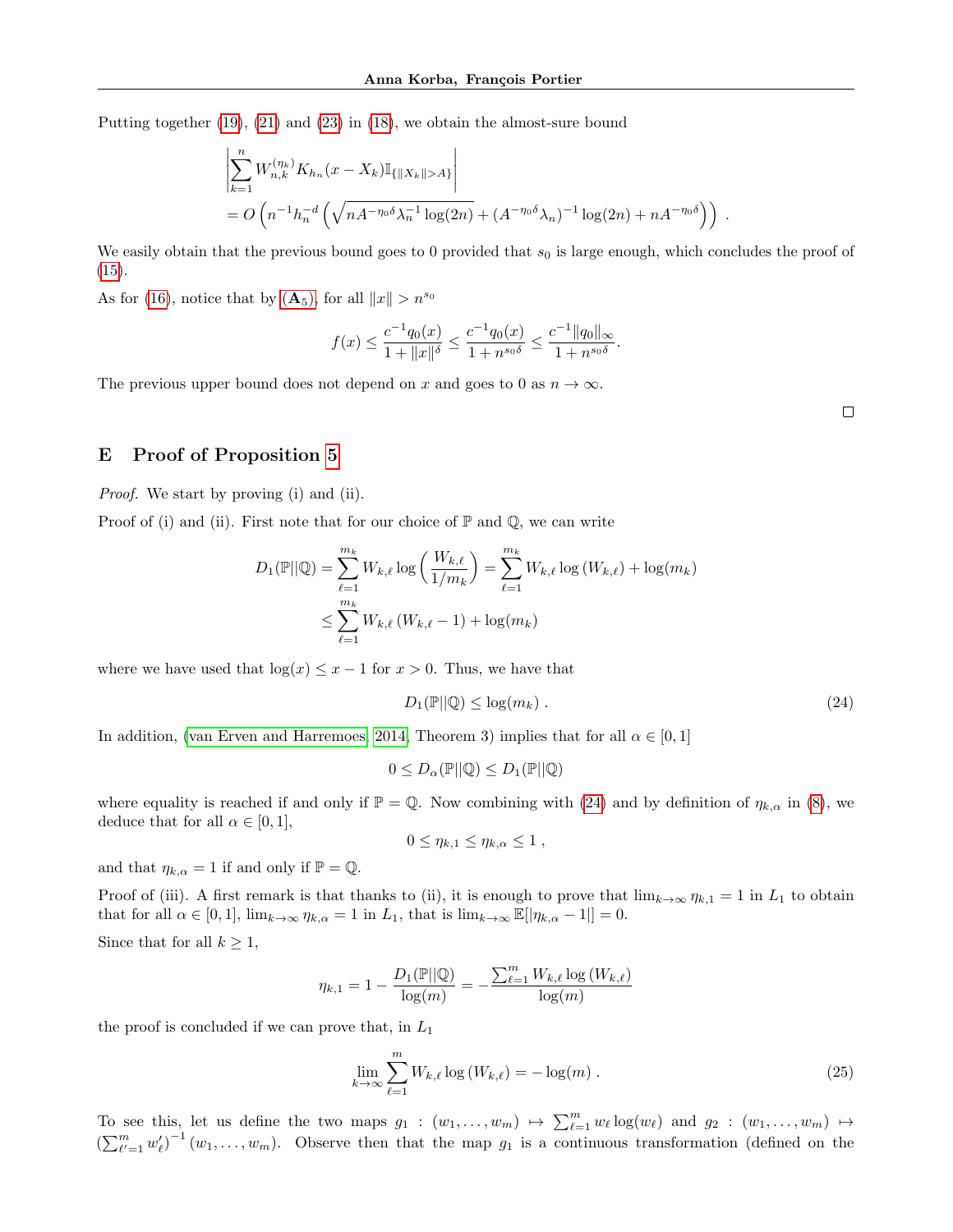simplex) and  $g_2$  is a continuous transformation on the space of nonnegative weights. If we further denote by  $(\tilde{W}_{k,\ell})_{\ell=1}^m$  the unnormalised weights (i.e  $\tilde{W}_{k,\ell} = f(X_{k,\ell})/q_{k-1}(X_{k,\ell})$  for all  $\ell = 1...m$ ), then, by virtue of the continuous mapping theorem, it is enough to show that  $(\tilde{W}_{k,1},\ldots,\tilde{W}_{k,m})$  converges to  $(1,\ldots,1)$  in  $L_1$  to prove [\(25\)](#page-22-2). Since for all  $\ell = 1, \ldots, m$ ,

$$
\mathbb{E}[|\tilde{W}_{k,\ell}-1|] = \int |f - q_{k-1}|\,,
$$

this follows from Scheffé's lemma and the proof is concluded.

<span id="page-23-1"></span><span id="page-23-0"></span>F Additional Experiments



Figure 4: Logarithm of the average squared error, computed over 50 replicates.

<span id="page-23-2"></span>

Figure 5: Boxplot of the values of  $\eta$  obtained from the ADA strategy.

We report in Figure [4](#page-23-1) the results of the proposed method, and in Figure [5](#page-23-2) the evolution of  $\eta$  in smaller dimensions. We can see in Figure [4](#page-23-1) that Algorithm [1](#page-3-0) along with the subroutine Algorithm [2](#page-5-2) always outperform the competitive schedules for the regularization, and in Figure [5](#page-23-2) that Algorithm [2](#page-5-2) converges to 1.

 $\Box$